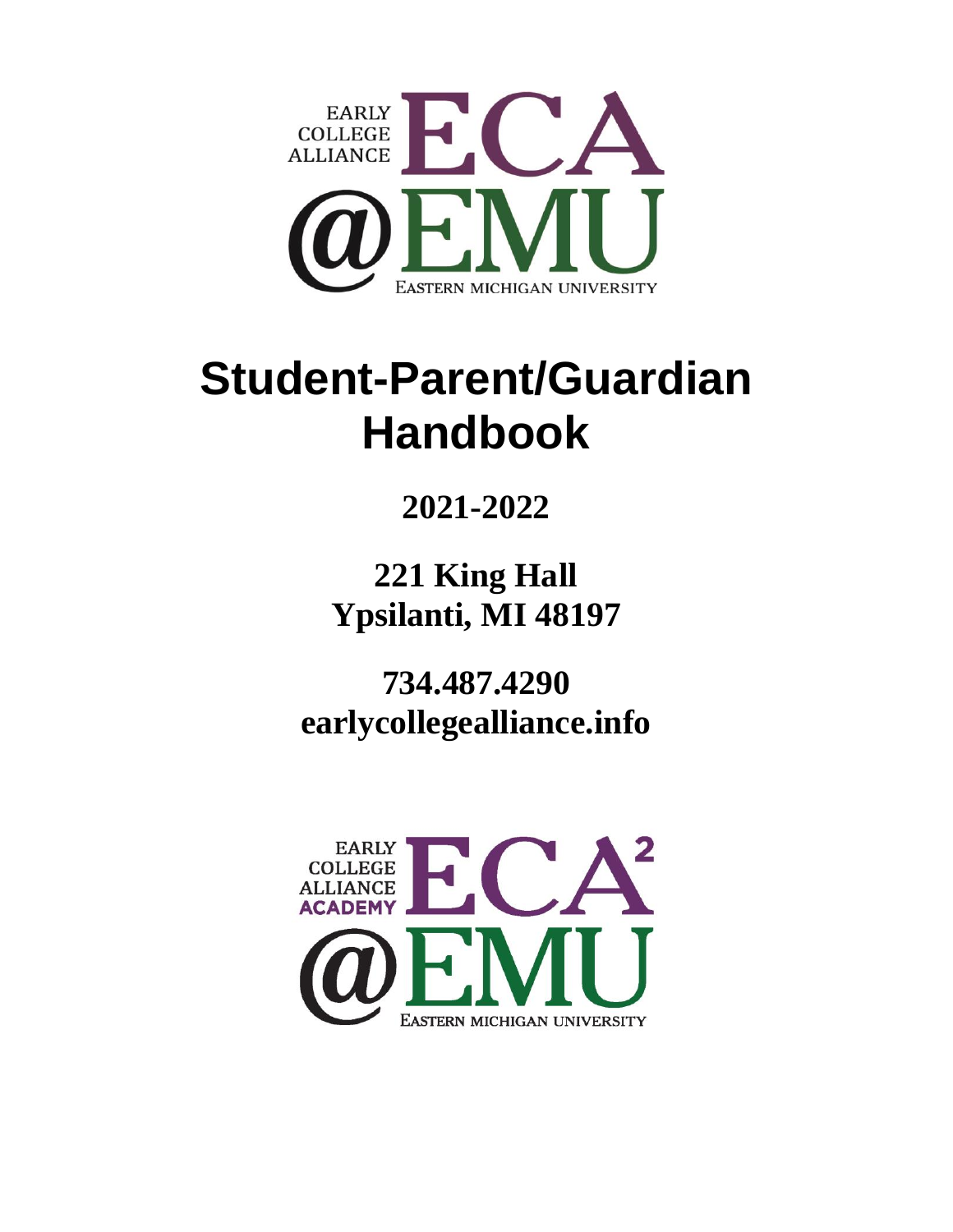| Parent/Guardian-Student ECA Behavior and Performance Contract: Acknowledgement Page38 |  |
|---------------------------------------------------------------------------------------|--|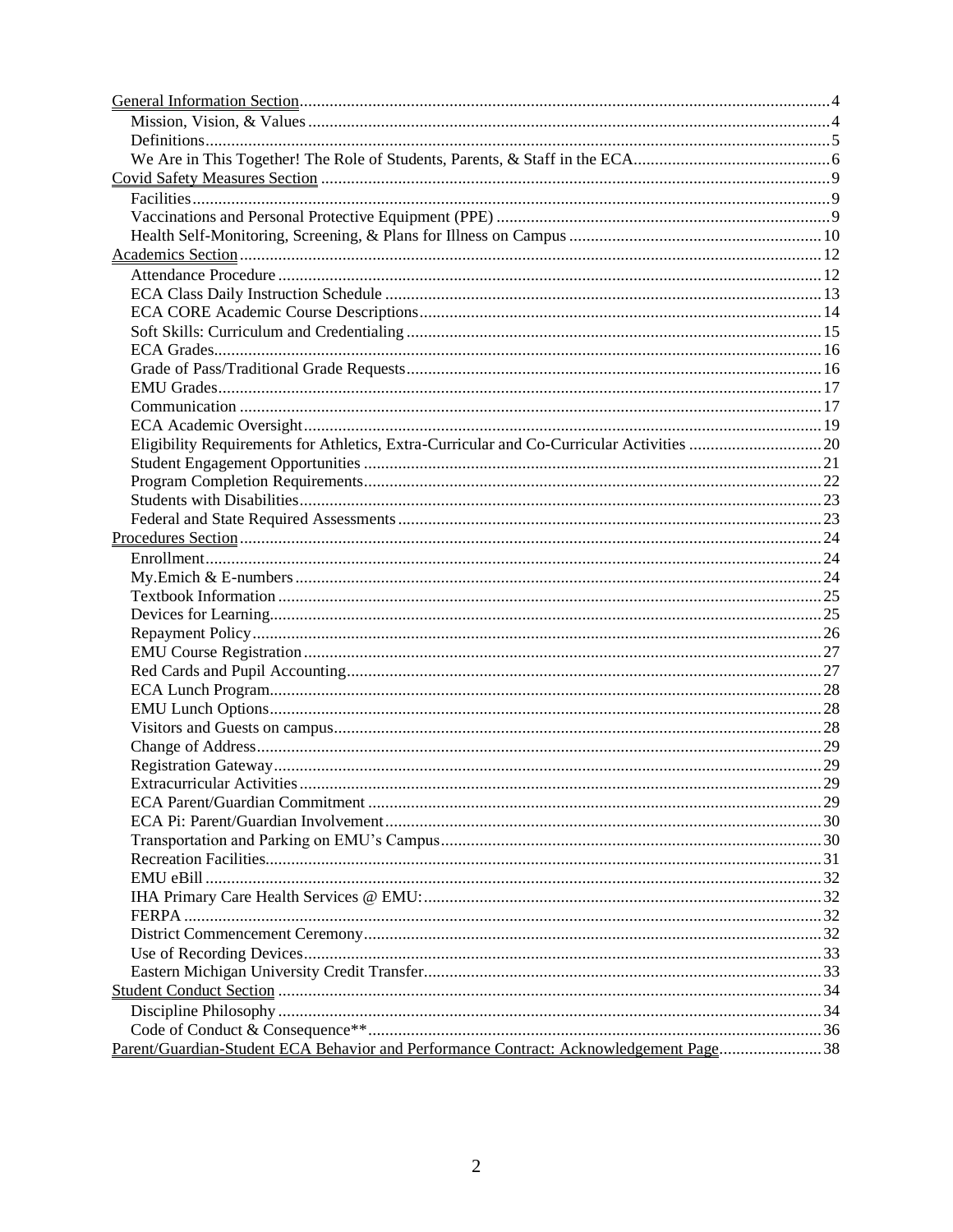# **EARLY COLLEGE ALLIANCE** EASTERN MICHIGAN UNIVERSITY

Dear Students of the ECA Fall 2021 Cohort,

On behalf of the ECA faculty and staff, I want to welcome you to the campus of Eastern Michigan University and to our motivated and energized community of learners here. We are excited to have you join us for the upcoming 2021-2022 school year—our 15<sup>th</sup> year on campus!

Even though we are returning to campus this fall, and heading in the direction of "normal" after more than a year away, we are still dealing with the Covid pandemic. This means that this school year will be different than usual as students re-build academic skills and stamina and reconnect with others in person, while still observing safety protocols. Despite all the ways that school will be different, the mission of our program is still laser-focused on "empowering high school students from diverse backgrounds to earn up to 60 university credits toward a Bachelor's Degree." We are eager to embark on that journey with you!

You are in for a year of accomplishments beginning this August—accomplishments that are very different from those that your peers in other school settings will be taking on. We will challenge you to stretch yourself academically, socially, and emotionally. We will ask you to work harder and in different ways than you have before. We will treat you as upcoming college students and young adults, allowing you to learn from your own choices in ways that will help you to mature into college readiness as soon as possible*.*

You will be entrusted with what most of our students perceive as considerable *freedom*: the ECA has no bells or bathroom passes, no dress codes, lockers or lunchrooms. To manage this freedom, you will need to enhance your level of *responsibility.* You will learn to keep track of your time; manage your learning tasks when no one is looking; organize all of your materials and supplies; and pay attention to your own needs as a learner.

Expectations for your learning and engagement will be high here at the ECA. You will learn to study smarter AND harder than you have before, dedicating a significant amount of time in your schedule for classwork, homework, and studying. You will begin to understand your own strengths and weak areas and you will notice that you are capable of stretching yourself and truly watching your skills grow. You will learn that asking questions and seeking help outside of class are critical success strategies, and will soon be able to make use of **all** the resources available to you to help you meet your growth goals.

You will develop the skill of *interdependence,* learning to rely on yourself *along with* your peers, your CORE advisor, your teachers, and your family to maximize your success. You will become part of a wonderfully diverse community—both within the ECA itself and on the larger EMU campus, and this diversity and your place within it will teach you about yourself, our community, our country, and the world.

As you master all of this new learning and adjust to this different environment, you will work with your CORE advisor and teachers to develop your plan for college course-taking. The goal is that you will soon transform into a well-prepared college student and be ready to utilize those 60 EMU credits!

These experiences will likely seem challenging as you are in the middle of them—especially the first ECA semester—but your accomplishments will seem incredible to you (and well worth the hard work) as you look back on them in a year's time. I encourage you to embrace this opportunity and prepare yourself to jump right in!

Sincerely,

Geller Tibrilen

Dr. Ellen L. Fischer Principal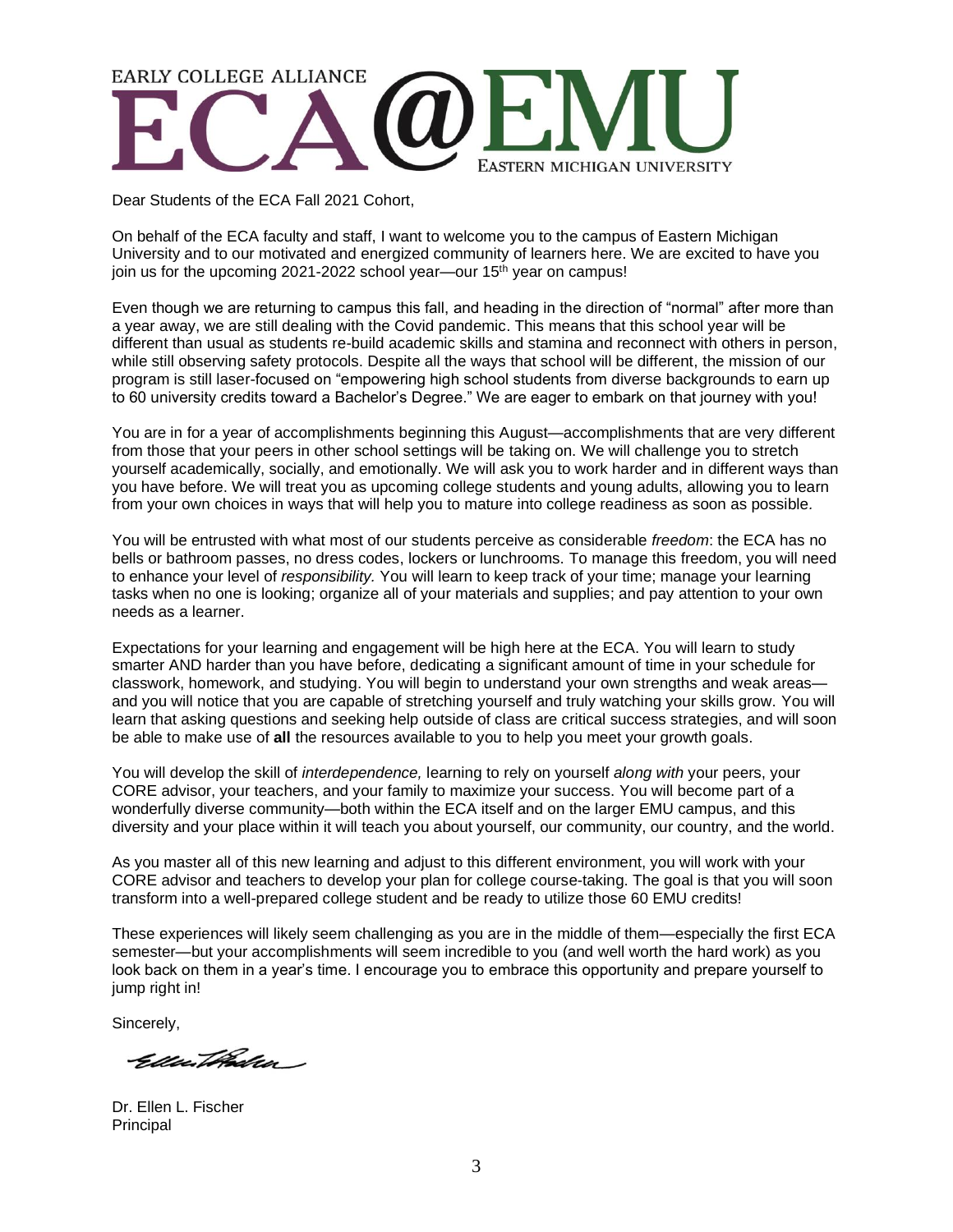# **General Information Section**

#### *Mission, Vision, & Values*

At the ECA, we emphasize access to college for all, recognizing the special role of the early college reform movement in facilitating this access for all students—particularly those traditionally underrepresented in higher education.

Our program is built on the **principles** of innovation, critical and reflective practice, & high expectations for students and staff alike.

**Key features** of the ECA include the direct teaching and learning of soft skills, mastery learning, flexible programming, choice theory, and strong partnerships with our districts and Eastern Michigan University.

#### **VISION**

The **vision** of the ECA is to bridge the gap between high school and college, enhancing life outcomes while fostering a democratic society.

#### **MISSION**

The **mission** of the ECA is to empower high school students from diverse backgrounds to earn up to 60 university credits towards a Bachelor's Degree.

#### **VALUES**

The **values** of the ECA are Social Justice, Strong & Supportive Relationships, Diversity, Growth Mindset, & Individualized Pathways

#### **The Early College Alliance 9th Grade Academy**

The ECA<sup>2</sup> is a 9<sup>th</sup> grade preparatory program designed to ease students' transition into the  $10<sup>th</sup>/11<sup>th</sup>$  grade ECA program using developmentally appropriate teaching and learning practices focused on building habits of mind for success.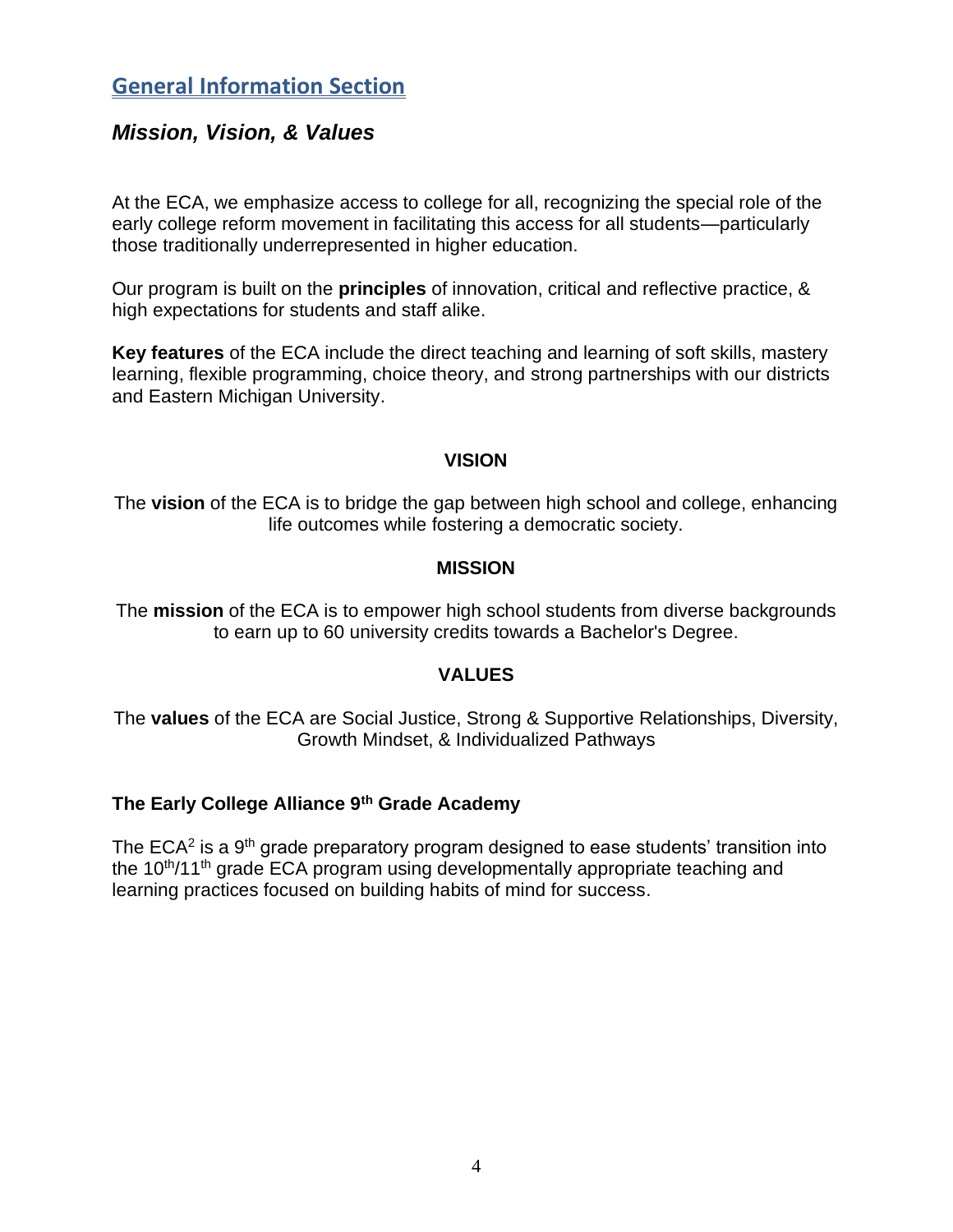#### *Definitions*

The Early College Alliance is a unique educational program, and as such, we have some unique vocabulary terms that we use to talk about our program. Here is a reminder of key definitions that will most likely apply to you (or your student) over the course of the program:

Academy, or ECA<sup>2</sup>: Short form for ECA's 9<sup>th</sup> Grade Academy.

**CANVAS:** The learning management system that EMU uses, and that the ECA will be using for *all* ECA high school classes in the remote or hybrid format. Students access CANVAS via their my.Emich accounts.

**CLICK:** This acronym stands for Character, Learning, Involvement, and College Knowledge and is the name we give our guidance curriculum. Students are always enrolled in CLICK during each semester (Fall and Winter), and they learn about topics related to their various transitions—from their prior school to the ECA, from ECA classes to EMU classes, and then looking ahead to the transition from the ECA to life as a young adult. No matter the semester, CLICK is all about college and career readiness! (See pg. 22-23 for more information).

**Completing Students (or Completers):** Students who plan to finish the ECA program in a given calendar year; students are referred to by their completion term and year (ie. "Fall 2021 Completer").

**Credential:** A marking on students' grades used to signify students' behaviors, qualifications, and suitability for college courses. Soft skills credentials may be U (unsatisfactory), N (needs improvement), S (satisfactory), or R (recommended).

**Credentialing Year:** Refers to the first year that a student may be eligible for college course-taking; either the 10<sup>th</sup> or 11<sup>th</sup> grade "First Year" or the 10<sup>th</sup> grade "Returning Academy" year.

**Educational Development Plan (EDP):** This document lays out a course of study over a student's entire career at the ECA, beginning with the first semester in ECA courses. CORE Advisors and students regularly refer to this document to track progress toward both the ECA Program Completion Requirements and the EMU General Education Requirements. Students are expected to become experts at both short- and long-term planning utilizing this document.

**Fifth (or +1) Year:** Many ECA students are eligible to attend our program for a fifth year of high school. The regulating authorities (State and Federal governments) do not penalize districts for students who attend a fifth year of high school as long as these students will earn 60 college credits at the end of that extra year. This is why some of our students do participate in commencement activities before they actually are eligible to receive their diplomas. Please note that each district makes its own determination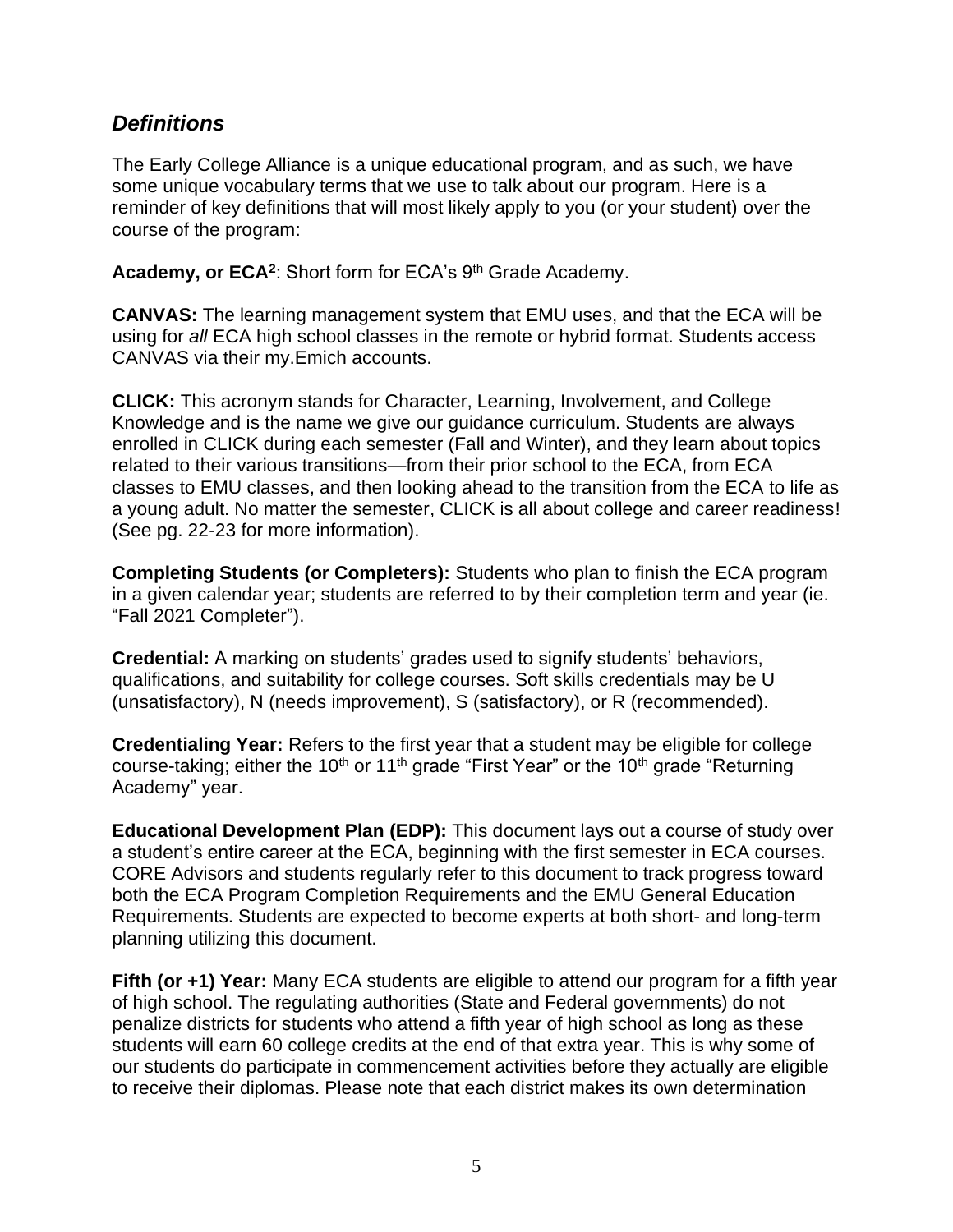about whether students seeking the fifth year may participate in commencement prior to earning their diplomas.

**Good Standing:** Students with Good Standing status have an overall term OR cumulative GPA of 2.0 in EMU classes, are free of conduct code violations, are not on ECA Academic Oversight AND are expected to complete the ECA program in the school year following their Senior class commencement activities. These students are typically able to participate in their ECA district's commencement activities even if they will not be earning their diploma at that time. Please note that each district makes its own determination about whether fifth-year students may participate in commencement prior to earning their diplomas.

**New (or Incoming) Students:** Students who are in their first year of the ECA program. We refer to these students by cohort using Fall (or F) and the year of their first semester. This year's New Students are the Fall 2021, or F21, Cohort.

**Returning Students:** Students who are no longer "new students;" typically, these students are in their 2<sup>nd</sup>, 3<sup>rd</sup>, or 4<sup>th</sup> years of the ECA program. **Returning Academy** students are 10<sup>th</sup> graders who took part in the ECA Academy program for  $9<sup>th</sup>$  grade. While they are in all ECA (high school classes) in the fall term, just like the other 10<sup>th</sup> grade students, **Returning Academy** students are also in their 2nd year on campus.

**Soft Skills:** A holistic set of life management skills that allow people to successfully move through circumstances such as school, employment, and social relationships. "Soft skills" includes competencies related to academics, such as time management, organization, as well as more global competencies, such as self-advocacy, teamwork, maturity, and responsibility.

**Testers:** Those students who will be taking the Michigan Merit Exam (SAT, Work Keys, and M-STEP tests). These students are named "11th Graders" in Powerschool, even though the ECA does not emphasize grade level for any other purpose.

**Walkers:** Those students who are in what would have been their 12th grade year (Seniors) and who are eligible to participate in their ECA district's commencement activities. If their ECA districts permit, ECA students who are in their traditional "Senior" year, who have "Good Standing" status (see Good Standing definition) may participate in commencement. We call them Walkers because they will be walking across the stage at graduation.

### *We Are in This Together! The Role of Students, Parents, & Staff in the ECA*

The ECA builds a very intentional community to support the youngest students on EMU's campus (ECA's students!) in meeting their BIG goals. We value interdependence—the idea that we help each other for the good of all of us. The following section explains some of the ways that our community works together based on "role."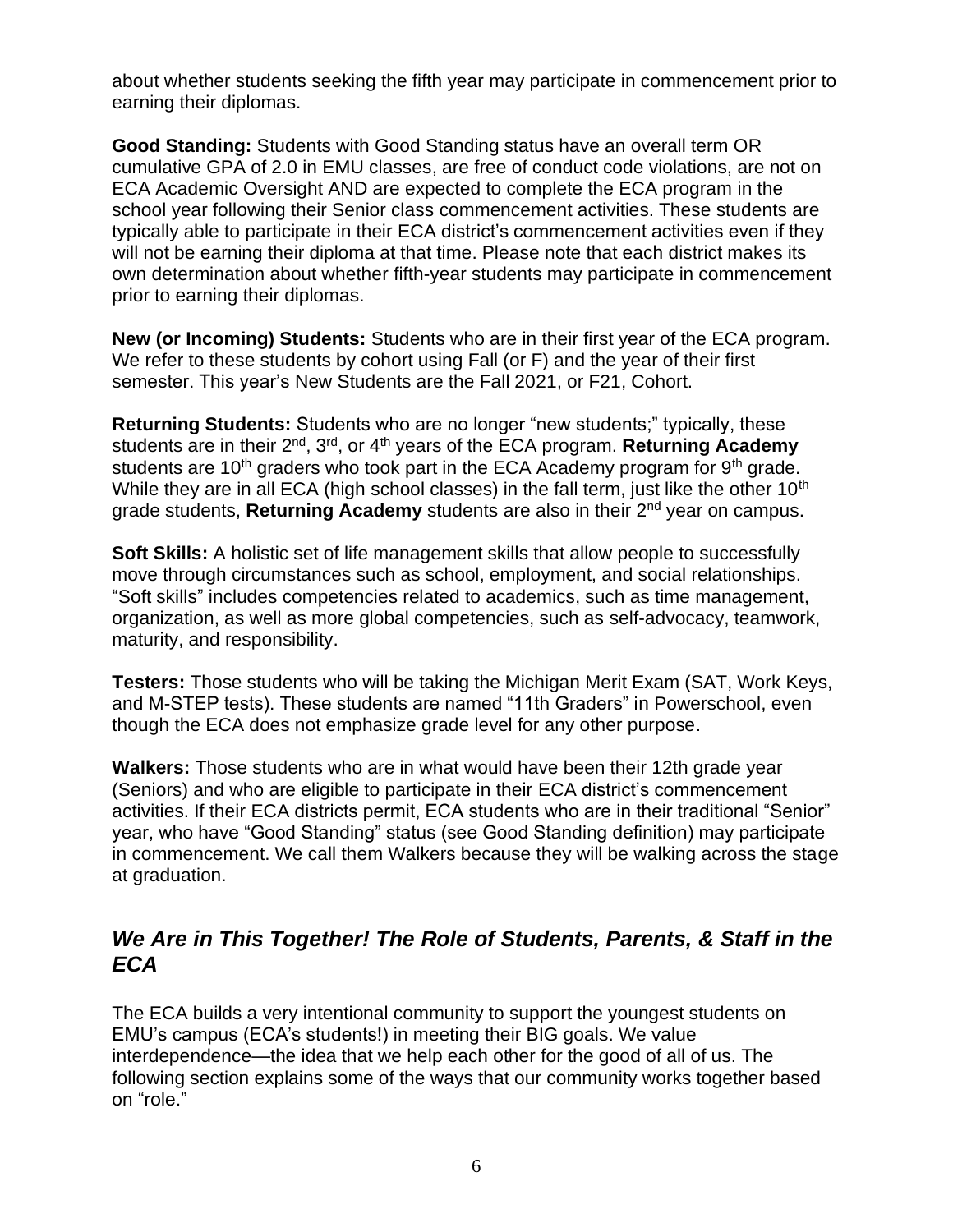The **CORE (Counsel, Oversight, Resource, Educate) advisor's** role is to monitor the progress of a group of students throughout their entire time in the ECA program. They meet individually with students on a regular basis to give them feedback, support, encouragement, and plenty of coaching/advice to help the students improve in their soft skills and academic performance. They also act as the liaison between the content teachers and parents/guardians. As students transition into EMU classes, CORE advisors are also the liaison to the EMU faculty, and typically communicate with parents less frequently. They tend to communicate more with parents of students who require more support to succeed. However, parents are always welcome and encouraged to contact their CORE advisor if they have any questions or concerns.

The **parent/guardians'** role is crucial in this program. While early college students are learning to be college-ready, they are still *very* young, and require a strong team of support both at school and at home. At first, students may require more monitoring at home to ensure that they are completing their homework, papers and projects; that they understand and can apply "soft skills;" and that concerns are communicated to the school. Ultimately, we want students to be able to transition full-time to college classes and have enough self-discipline to do what is required without being told what to do every step of the way. At every stage in their growth process, students benefit from a high degree of involvement from loved ones at home. Some of the ways we have found that parents/guardians can support their ECA students include:

- Monitor their daily progress by talking to them and making note of dates for major assignments.
- Assist with creating and monitoring/supporting short-term & long-term goals.
- Check their progress via our student information system (PowerSchool) once a week. (Checking more often than weekly can be counterproductive.)
- Ensure that they have all of the necessary supplies required for each class. \*\*See teacher or CORE Advisor if there are difficulties obtaining supplies.\*\*
- Check periodically to see if their class materials are organized (papers neatly in binders or folders as opposed to mashed into the bottom of a backpack).
- Backpacks with wheels will make students' lives easier.
- Check regularly to ensure that they are using their planners to keep organized.
- Make sure there is a quiet space and undistracted time for your child to work.
- Offer assistance to your child if needed—but do not give them answers or heavily edit their work. NOTE: specific instructors' expectations are shared in syllabi and/or at Curriculum Night.
- Let CORE advisor know about any major life events happening at home that may impact student success (death in the family, divorce, moving home, medical diagnosis, new family member, etc.).
- Monitor student self-care (sleep, healthy diet, multivitamins, exercise, use of electronics, etc.).
- Contact CORE advisor quickly if you have any concerns—email is the best initial contact, and if a phone call is needed, please indicate so in the email.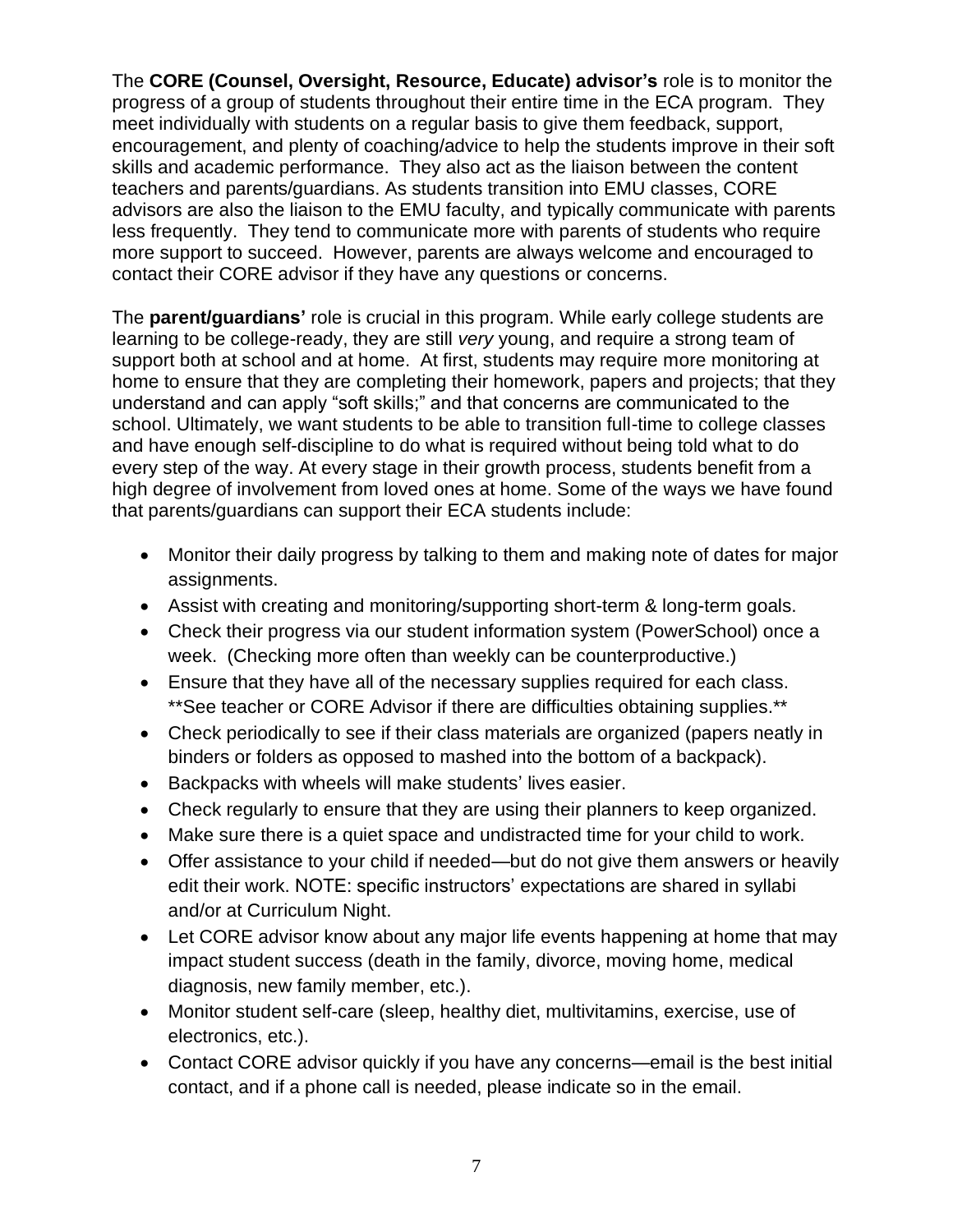**Parents/guardians are also responsible for reading all information in ECA mailings, emails, and Newsletters (usually sent electronically) and responding as requested to all ECA communications**. *Please keep all your contact information up to date to ensure receipt of these communications, which are sent via email in the weekly ECA email.*

The **ECA teacher's** role is to provide course content and a framework for soft skills. It is his or her responsibility to give feedback to students and CORE advisors about academic and soft skill readiness. They are available both inside and outside of class to answer student questions. Teachers are also available to talk to parents if necessary, and parents/guardians are encouraged to reach out directly to teachers if they have a question or concern related to a class.

ECA guidance **counselors** get to know all of the students in the ECA program at one point or another and are the teachers-of-record for our CLICK courses (see pg. 22-23). They help students develop their short-and-long term goals, explore career and college options, and prepare for "life after ECA." They also provide social and emotional counseling and facilitate peer support groups. They participate on the Administrative Team at the ECA.

The role of **ECA Administrative staff** is to ensure the smooth running of the program. They plan events (Admin Team), collect, track, and organize documents and student records (ECA Records Office), function as the major liaison between the ECA and EMU (Mr. Cooper), and serve as the "face" of the ECA (Mrs. Jackson). The ECA Principal and Assistant Principal lead the instructional staff, interface regularly with students and parents/guardians, and strive to keep the ECA's course set on growth and student success.

The **student's** role is the most important because, ultimately, it is the student's educational pathway that has brought your family to the ECA program. Students become the drivers in their education here at the ECA—much responsibility is taken by our young people! Students must check email daily—including on weekends. They must keep in contact with their CORE advisors on a regular basis. It is the student's responsibility to be prepared for class, with all homework done (or attempted with questions ready), class materials available, and arrive to class ready to learn. It is the student's responsibility to communicate with individual instructors when they do not understand content material or instructions given. If a student needs to be absent, it is his or her responsibility to inform both the instructors and CORE as soon as possible (before the absence, in person and via email, if possible) and then seek out instructors upon returning to determine what was missed and whether alternative scheduling is possible or required. Students also need to recognize that academics come first at ECA, and may require sacrifices of time in order to be successful. For some, this may mean temporarily giving up a job, sports or other commitments until they've developed the soft skills to successfully juggle the various demands on time. Students are also responsible for reading/following all ECA email, postal mail (rare) and Newsletter (electronic) communications.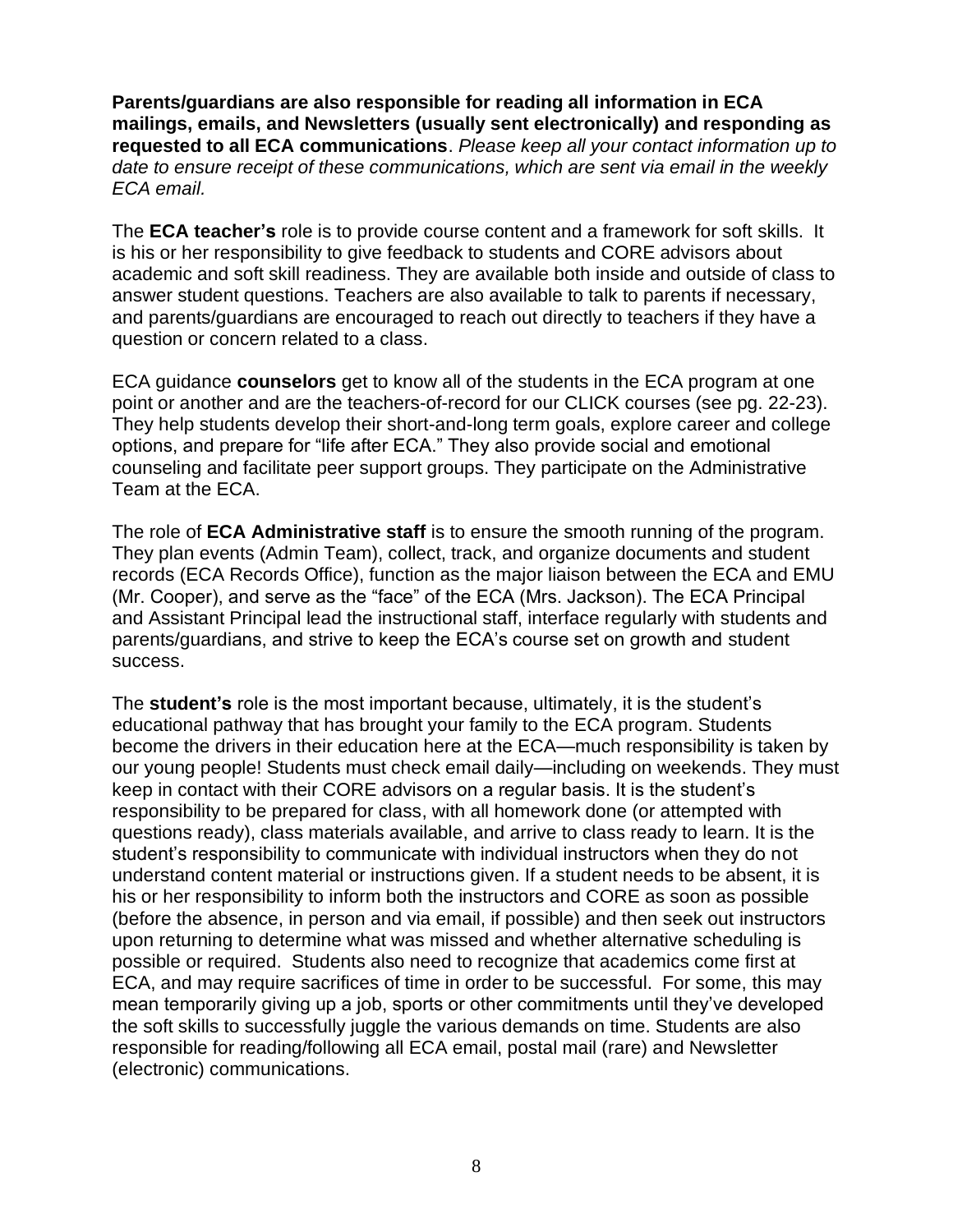# **Covid Safety Measures Section**

# *Facilities*

- EMU will be employing enhanced cleaning and sanitizing regimens to clean and disinfect classrooms, bathrooms, hallways, and office spaces. ECA classrooms will have EPA-recommended disinfectant spray, wipes/paper towels, and hand sanitizer so that teachers and students can perform additional sanitizing procedures.
- Students are encouraged to bring pocket-sized sanitizing wipes for to wipe down high-touch surfaces that they may encounter, such as in the restroom, public computers, etc.
- EMU is working to ensure that ventilation systems in all buildings are properly functioning in order to circulate air. Because King Hall is a very tight space with aging ventilation, meetings in King Hall will be limited.

# *Vaccinations and Personal Protective Equipment (PPE)*

- It is EMU's policy that students and staff who are fully vaccinated should register their vaccination information using EMU's [Vaccine Status Form.](https://covid.emich.edu/redcap/surveys/?s=LCFKDXF8R7) As of July, 2021, those who have been fully vaccinated (two weeks having passed since the last dose) AND have reported using the form do not need to wear masks *in certain situations*. Any updates to this vaccination policy will be shared as necessary.
- As of July, 2021, it is EMU's policy that students, visitors, and staff who are not vaccinated must wear masks indoors. In classrooms, **all** students, staff, and visitors must wear masks regardless of vaccination status. Any updates to this vaccination policy will be shared as necessary.
- Because more of the younger ECA students will not have been vaccinated as school starts, **it is ECA's policy that all students, visitors, and staff in ECA classes or activities, regardless of vaccination status, must wear masks indoors unless they are in room by themselves.** If you are in any ECA classes, you must adhere to this masking requirement. Any updates to these policies will be shared as necessary.
- Handmade face coverings "made of double-layer or other quality fabric" are sufficient as long as they cover the nose and mouth. **Neck gaiters are not permitted.** Reusable masks should be washed daily. Disposable masks should be discarded after use. Vaccinated staff may remove masks when they are in their offices. Those who, for medical reasons, cannot tolerate a mask should not come to campus unless absolutely necessary, and must provide medical documentation of the condition prohibiting them from wearing a mask.
- *PLEASE NOTE that Covid policies are highly subject to change, and students must abide by the most recent policies as communicated by Dr. Fischer.*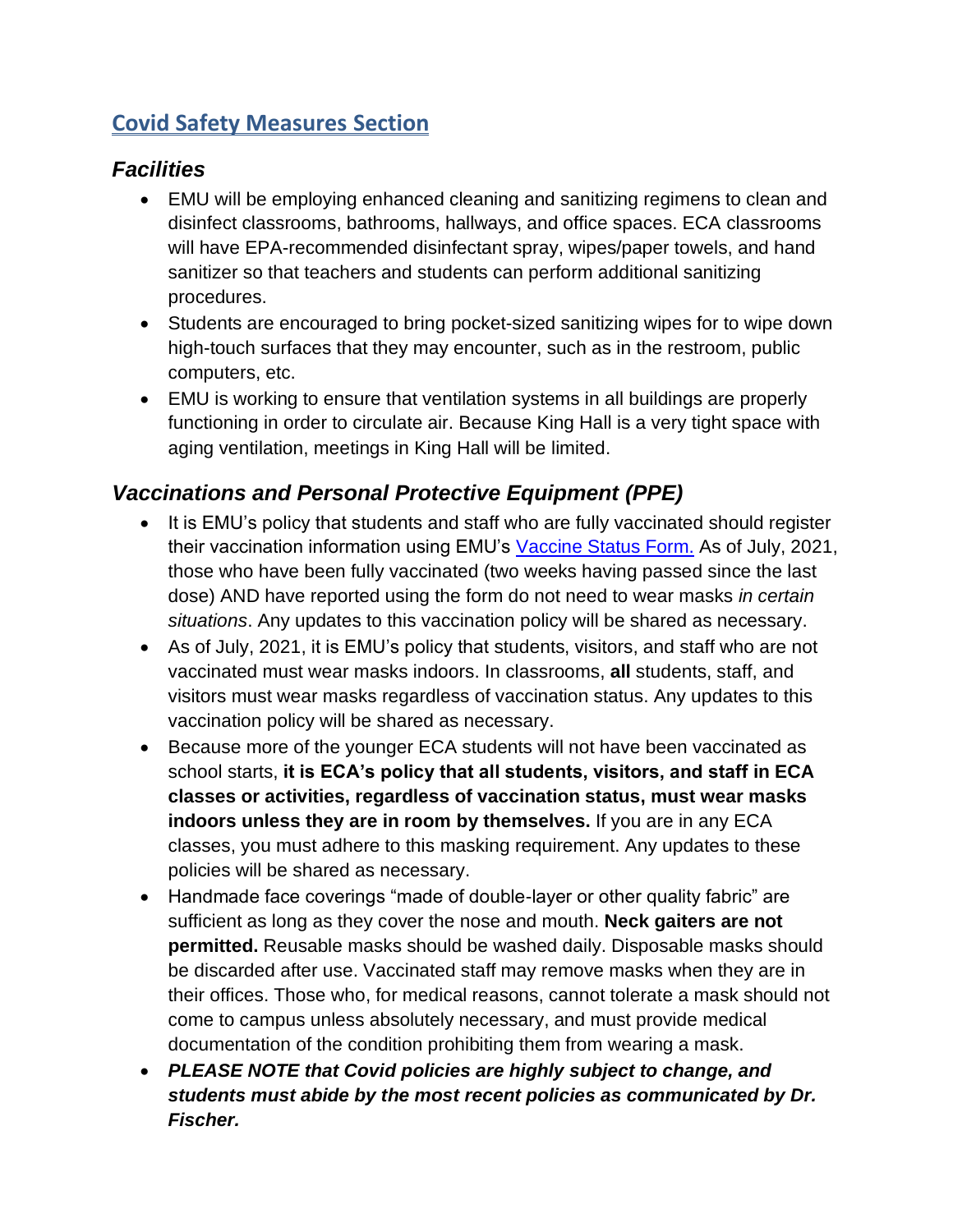• Students, staff, and visitors should wash their hands with soap for 20 seconds and use hand sanitizer where hand-washing is not an option. EMU will provide additional sanitizing stations and plenty of signage to remind people to wash their hands and practice good hygiene (ie. sneezing into a tissue or elbow, not touching one's face, etc.).

# *Health Self-Monitoring, Screening, & Plans for Illness on Campus*

- Students and staff are required to self-monitor for symptoms of COVID-19. This means: take your temperature daily and do not come to campus if you have any symptoms, such as:
	- o Fever or chills
	- o Cough
	- o Shortness of breath or difficulty breathing
	- o Fatigue
	- o Muscle or body aches
	- o Headache
	- o New loss of taste or smell
	- o Sore throat
	- o Congestion or runny nose
	- o Nausea or vomiting
	- o Diarrhea
- Before coming to campus, all students, staff, and visitors must complete a Health [Screening](https://covid.emich.edu/redcap/surveys/?s=8CLTHWK8EY) tool and receive a green Covid Pass to come to campus. Campus buildings will be open with certain modifications, such as limited entrances and prescribed traffic patterns. Screeners will be checking for the Covid Pass (either printed, or displayed on device screens) at the entrances. If you do not have a device that shows your Covid Pass or have the daily Covid Pass printed out for that day, you will need to complete the screening at the entrance and receive permission to enter the building This process is likely to cause delays in entering the buildings.
- Students and staff are encouraged to wear their EMU IDs above the waist to be easily identifiable to the screeners.
- Should a student become ill while on campus, their parents/guardians will be contacted immediately and they will wait in a quarantine area (King Hall, room 127A) with a surgical mask in place until they can be picked up. Any staff assisting the symptomatic student will also wear a surgical mask. Symptomatic students sent home from school should be kept home until they have tested negative or have been released from isolation according to CDC guidelines.
- Students are **required to report** likely Covid symptoms, positive tests, or possible exposure directly to both the ECA Main Office and to EMU via the [EMU](https://docs.google.com/forms/d/e/1FAIpQLSe0MSbLFpTDQhv-J6f7H2wm-hXCqa8AjHP-NzQ6glEPPFb5Zw/viewform)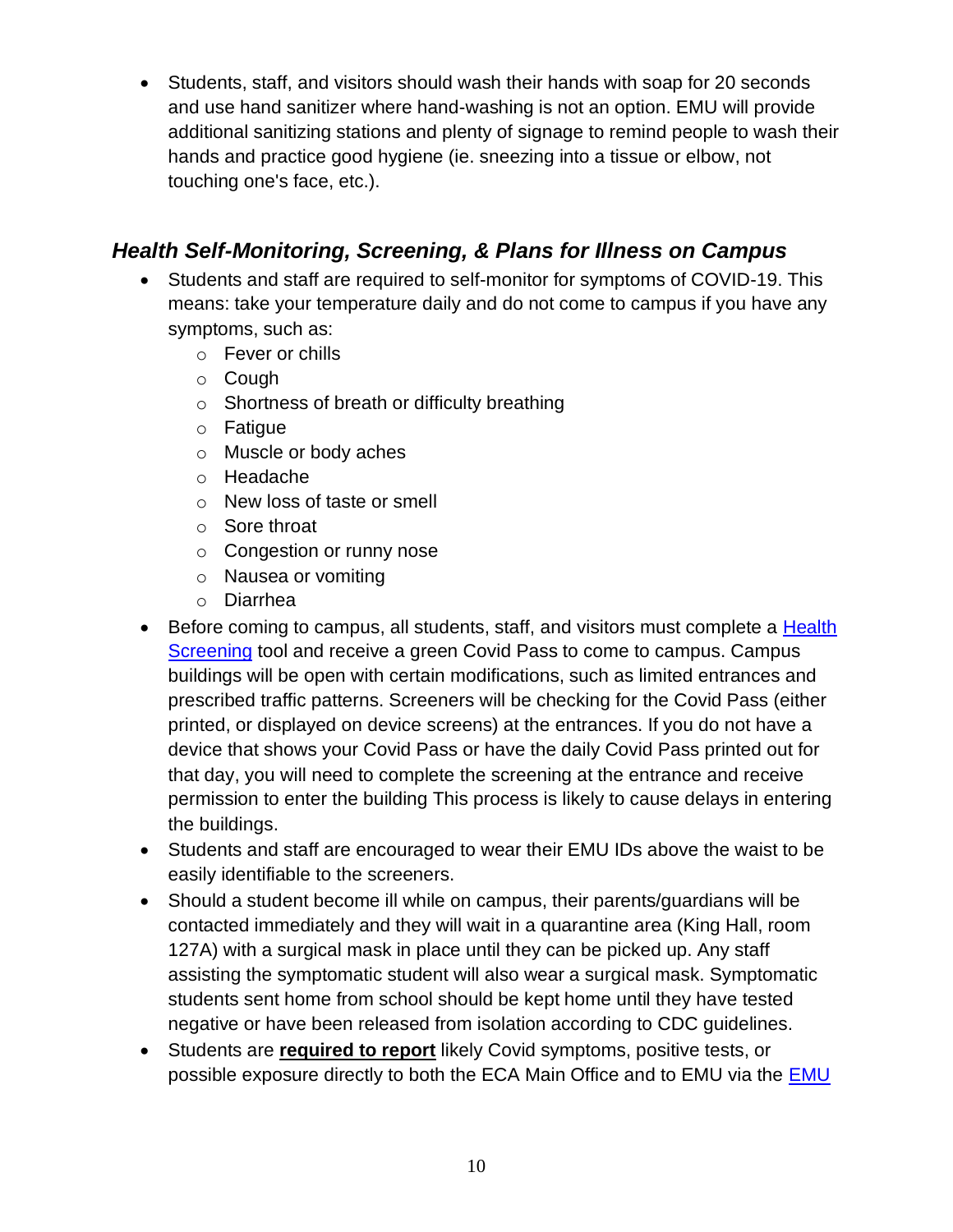[Reporting Form.](https://docs.google.com/forms/d/e/1FAIpQLSe0MSbLFpTDQhv-J6f7H2wm-hXCqa8AjHP-NzQ6glEPPFb5Zw/viewform) Be aware that staff must also report any disclosed positive test or possible exposure to both EMU and to the County Health Department.

• The ECA will fully cooperate with the local public health department regarding implementing protocols for screening students and staff. Families will be notified of the presence of any laboratory positive or clinically diagnosed cases of COVID-19 among students who have been on campus to encourage closer observation for any symptoms at home. In the event of a lab or clinically diagnosed case of COVID-19, we will cooperate with the health department to make immediate efforts to contact any close contacts (those who spent more than 15 minutes less than six feet in close proximity to the student or staff member) so that they can be quarantined for the recommended number of days at home.

\*\*PLEASE FIND MORE INFORMATION ABOUT SAFETY MEASURES ON CAMPUS BY REVIEWING THE **EMU Safe Return to Campus Plan.** 

Failure to follow the health and safety policies related to Covid-19 will result in discipline both in the ECA program and at Eastern Michigan University.

Students and parents/guardians acknowledge and agree that students must adhere to the COVID-related safety requirements outlined in this section.

Parent/Guardian Initials **Container Container Container Parameters** Student Initials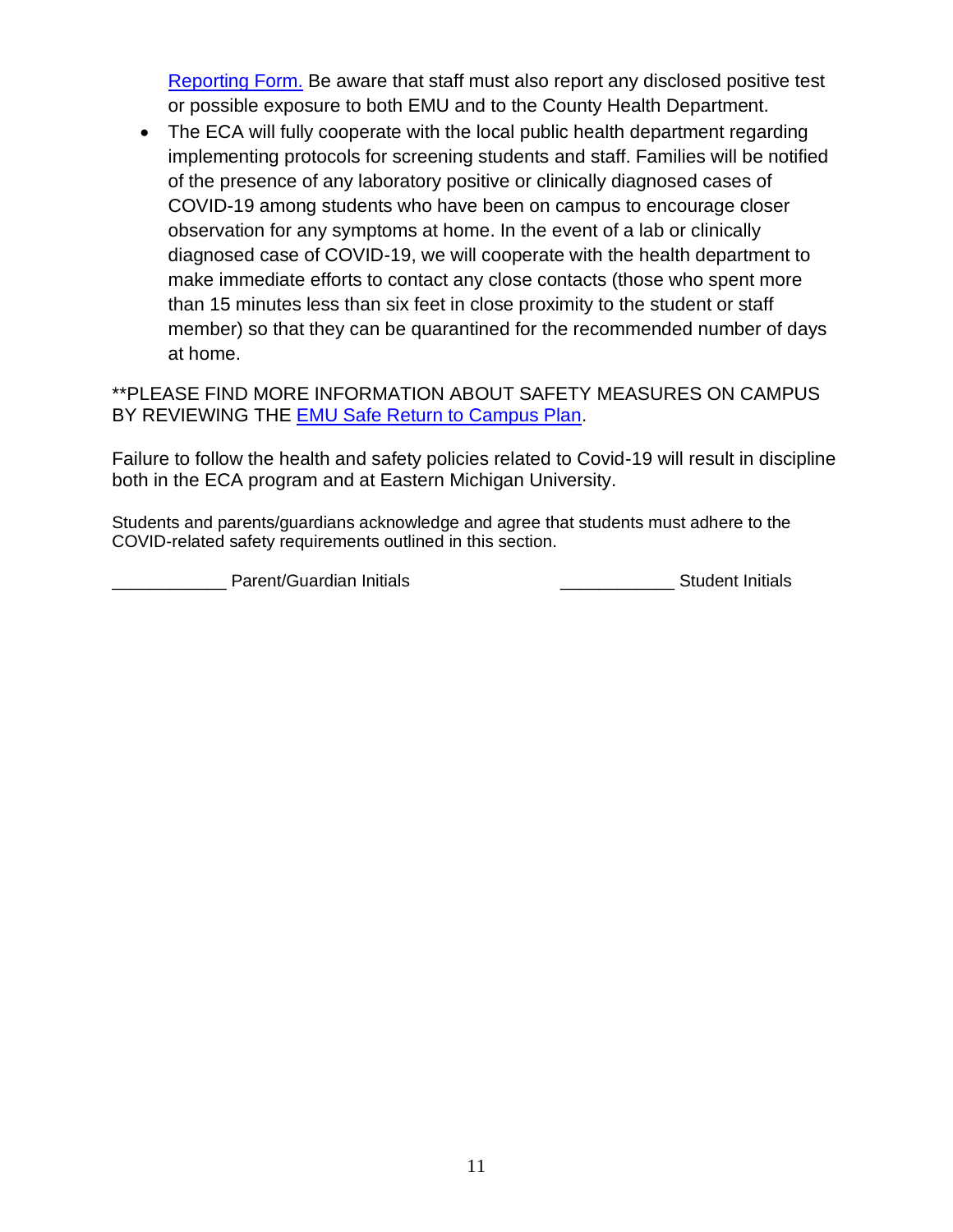# **Academics Section**

#### *Attendance Procedure*

At the ECA, attendance is evaluated as part of the student's life management or "soft skills." At the ECA, absences are considered neither excused nor unexcused; instead they are simply documented. A documented absence is **not** an excused absence. Notification of an absence needs to be communicated to the ECA main office so that it may be documented.

At the ECA, absences are counted per class. For example, a typical ECA student has four ECA classes per day in the fall semester. If a student misses an entire day of school he/she will collect four absences for the day, one for each class missed. The following are the attendance codes. The codes in BOLD are counted as absences:

A - Absent, D - Disengaged Mentally, F - Family Related, H - Health Absence, L -*Late +10 minutes, M – Tardy more than 4, N – Non Attendance Schedule Conflict, S – Student Decision – Ex. Curr., T – Tardy, W – Weather Related , X – No Show CORE Meeting , Z – Out of School Suspension.*

Failure to demonstrate strong attendance is the most significant risk factor for not completing the ECA program. We will not place students in college classes if attendance is a concern, regardless of the reason for absences. Therefore, too many absences will result in de-credentialing or removal from the program, as explained below:

- Parents/guardians will be contacted by an automated system if an absence is recorded in PowerSchool.
- Individual class absences:
	- o Students who are absent for 7% or more of the class meetings (for fall/winter terms, this equates to 5 instances of absence) in any individual class are considered *at significant risk of course failure.*
	- $\circ$  Teachers will notify the student's CORE Advisor and parent/guardian if a student misses 7% of the course meetings in any individual class.
	- o Students absent 10% or more of the class meetings (for fall/winter terms, this equates to 7 instances of absence) in any individual class will be referred to the ECA Administration for support and/or disciplinary followup.
- Total absences:
	- $\circ$  Students who are absent for 7% or more of their total semester schedule (for fall/winter terms, this equates to 20 total absences in a 4-class schedule, 15 absences in a 3-class schedule, 10 absences in a 2-class schedule or 5 absences in a 1-class schedule) *are at significant risk of*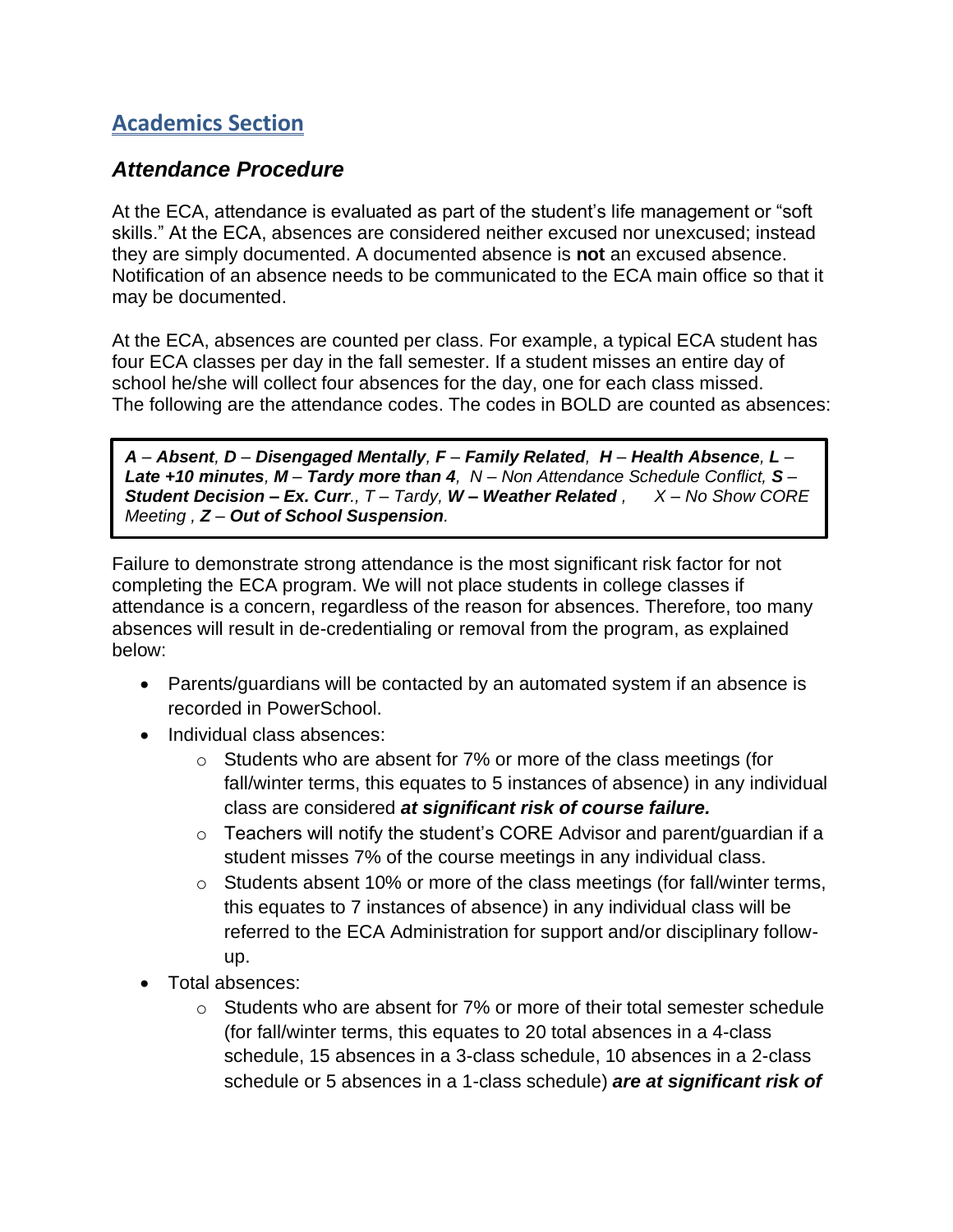#### *school failure and may be de-credentialed or removed from EMU classes.*

- $\circ$  Students who are absent for 10% or more of their total semester schedule (for fall/winter terms, this equates to 32 total absences in a 4-class schedule, 24 absences in a 3-class schedule, 16 absences in a 2-class schedule or 8 absences in a 1-class schedule) will be placed on Academic Oversight and/or a Performance Contract and will not be permitted to take EMU courses until attendance returns to satisfactory levels.
- o Students who have continued attendance problems after the aforementioned interventions will be removed from the ECA Program.
- Students enrolled in EMU courses will adhere to the attendance policies as determined by each EMU instructor. ECA students who violate the attendance policies of any EMU instructor can be removed from the ECA program.

Students and parents/guardians acknowledge and agree that students must adhere to the attendance requirements outlined in this section.

\_\_\_\_\_\_\_\_\_\_\_\_ Parent/Guardian Initials \_\_\_\_\_\_\_\_\_\_\_\_ Student Initials

# *ECA Class Daily Instruction Schedule*

ECA Fall and Winter classes are scheduled as follows; Monday – Friday, with Early Release Days typically on Wednesdays (see our [Yearly Calendar](https://12c45ac8-b025-43d3-b929-41737b8ddc20.filesusr.com/ugd/6548ee_411117ba250349f788131b511ba5a2d8.pdf) for details):

| <b>ECA Daily Class Schedule</b> |                 | <b>ECA Early Release Class Schedule</b> |                             |
|---------------------------------|-----------------|-----------------------------------------|-----------------------------|
| 1 <sup>st</sup> Period          | $8:50 - 10:00$  | 1 <sup>st</sup> Period                  | $8:50 - 9:35$               |
| 2 <sup>nd</sup> Period          | $10:10 - 11:20$ | 2 <sup>nd</sup> Period                  | $9:45 - 10:30$              |
| Lunch                           | $11:20 - 11:40$ | 3rd Period                              | $10:40 - 11:25$             |
| 3 <sup>rd</sup> Period          | $11:50 - 1:00$  | Lunch                                   | $11:25 - 11:45$             |
| 4 <sup>th</sup> Period          | $1:10 - 2:20$   | 4 <sup>th</sup> Period                  | $11:55 - 12:40$             |
| <b>CORE Seminar</b>             | $2:30 - 3:35$   | <b>CORE Seminar</b>                     | $12:50 - 1:15$              |
| Academic Support                |                 | Academic Support                        | See school announcements;   |
| Services                        | $3:30 - 5:00$   | <b>Services</b>                         | Generally not held on early |
| (Math Lab, Office Hours, etc.)  |                 | (Math Lab, Office Hours, etc.)          | release days                |

ECA Spring classes are scheduled as follows:

| <b>Spring ECA Class Schedule</b>                            |                 |  |  |
|-------------------------------------------------------------|-----------------|--|--|
| 1 <sup>st</sup> Period                                      | $8:55 - 10:20$  |  |  |
| 2 <sup>nd</sup> Period                                      | $10:30 - 11:55$ |  |  |
| Lunch                                                       | $11:55 - 12:20$ |  |  |
| 3rd Period                                                  | $12:30 - 1:50$  |  |  |
| 4 <sup>th</sup> Period                                      | $2:00 - 3:30$   |  |  |
| Academic Support Services<br>(Math Lab, Office Hours, etc.) | TRD             |  |  |

\*\*This instruction schedule is subject to change based on the needs of the school.\*\*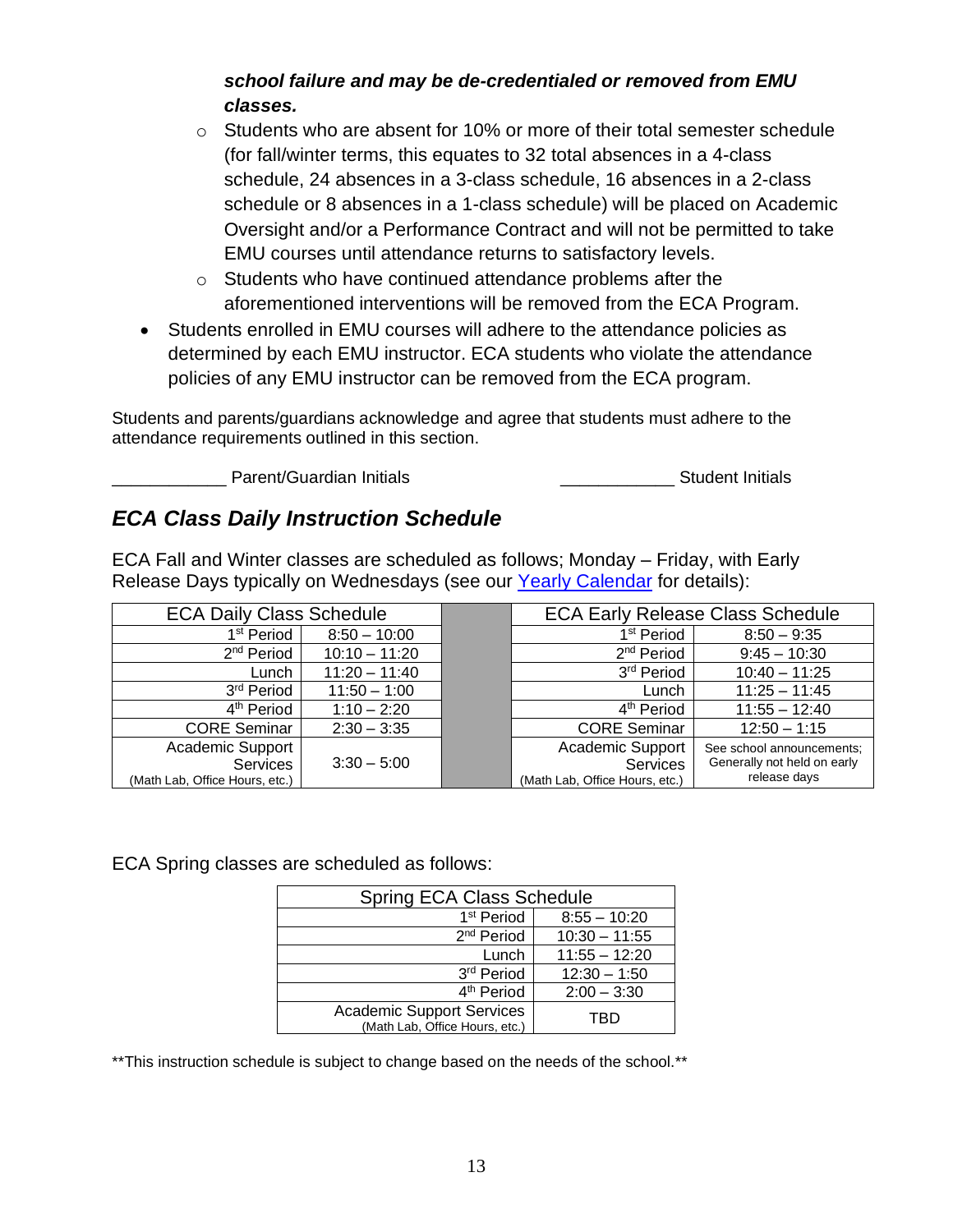# *ECA CORE Academic Course Descriptions*

#### *Curricula*

Curricula are designed to broaden students' understanding of a number of topics, develop their skills in critical thinking and prepare them for the diverse educational environment of college. Students are encouraged to approach the experience of learning in this unique setting with an open mind, even as some topics may be perceived as challenging to their prior experiences and/or beliefs. A student can learn how to understand a position or an argument without subscribing to it, and learning how to do so is, in part, what the Early College Alliance is designed to do. The [ECA Course](https://docs.google.com/document/d/e/2PACX-1vRydvgkGAHJ7rVdyOF1FWjB6qroDQdmOcqA4F5pyrvsMe5dGRsMY5hYt96pfbIoTefW7NLfQHVLtoKQ/pub)  [Description](https://docs.google.com/document/d/e/2PACX-1vRydvgkGAHJ7rVdyOF1FWjB6qroDQdmOcqA4F5pyrvsMe5dGRsMY5hYt96pfbIoTefW7NLfQHVLtoKQ/pub) document provides more detail about the courses offered, and is updated as required through the year. The following are broad descriptions of CORE Content courses taught at the high school level:

#### *English Language Arts (ELA)*

ECA & Academy English Language Arts (ELA) courses prepare students for collegereadiness in all forms of verbal, non-verbal, and electronic communication, including composition, research, reasoning, and speaking. The unique characteristics of the course that lead to skill and mastery and advancement are:

- Longer, more complex and more frequent student writing
- Intensive individual feedback from the instructor through written comments, face-to-face in-class interactions and multiple writing conferences.
- Demonstrating critical thinking as students read, write, and speak/present using a variety of texts in various genres.

#### *Social Studies (Economics, Government, History, & Geography)*

ECA Social Studies courses emphasize critical thinking skills, with the goal of making our students effective citizens through societal awareness and involvement. In our history, Economics, and civics classes, students learn from our past and begin to take an active role in democracy. The unique characteristics of the courses that lead to skill mastery and advancement are:

- Authentic student responses to current real world situations, and historical events.
- A focus on how the structure and function of government, politics, geography, history and economics in the United States and the World impact each other.
- An emphasis on how students as individuals play an integral role in government and economics.

#### *Applied Studies - Mathematics*

ECA Math courses include all grades levels for the 2021 – 2022 school year. They prepare students for college readiness in math by focusing on understanding what math represents, what it means, connection to prior experiences, and making new connections to real-world math. The unique characteristic of the math courses that lead to skill mastery and advancement are:

- Learning how to approach each math problem, and varied methods of approach.
- Requiring students to communicate their own math thinking and logic in many ways: verbally, as well as written and mathematical representation formats. In other words, students must be able to use their words to explain math.
- Comparing different solutions and strategies, and different ways of representing math solutions.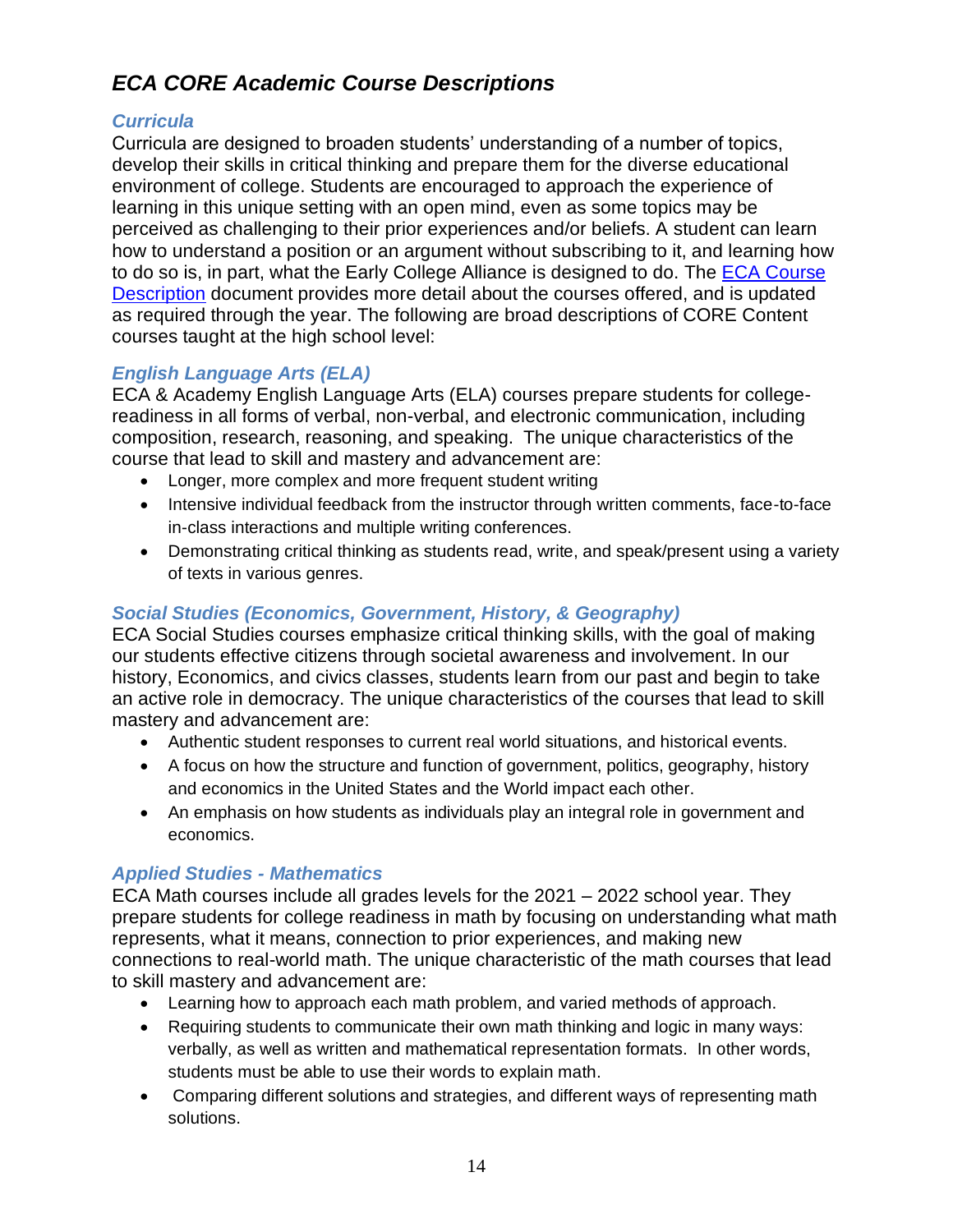#### *Survey of Science Methods*

ECA & Academy Science Methods courses (Interdisciplinary Science, Biology, Anatomy & Physiology, and Chemistry) prepare students for college readiness by focusing on scientific processes, lab skills, critical thinking and processing of complex ideas and interactions, connecting to prior experiences, and making new connections to real-world science. The unique characteristics of the courses that lead to skill mastery and advancement are:

- Developing inquiry-based learning skills, including how to: ask critical questions; analyze, graph and interpret data; write lab reports; utilize technology for research and as a study aide; and analyze case studies and real-world scenarios.
- Learning how to master scientific vocabulary to process information effectively in science text and popular science literature.
- Learning how to take and utilize effective notes, add meaningful content, summaries, mnemonics and study aids to improve mastery, and prepare for processing of varied science assessment methods.

# *Soft Skills: Curriculum and Credentialing*

The ECA teaches students both academic performance and "Soft Skills"; which includes but is not limited to: Attendance, Communication, Follow Though, Note Taking, Organization Self-Advocacy, Problem Solving, Study Habits, Mindfulness, and others. Successful demonstration of "Soft Skills" in addition to academic performance will eventually lead to a student being "credentialed" (approved) to transition into EMU courses. Students learn Soft Skills through a curriculum that was developed in-house and refined every year. After skills are taught and practiced, students self-assess on their progress. ECA instructors and CORE advisors provide formal feedback about a student's progress in the area of "soft skills" twice during each semester: Soft Skills Review Day and Soft Skills Credentialing Day. Academy students are not eligible to earn college readiness credentials, but they do begin learning and practicing the soft skills thinking and behaviors required to earn credentials once they move into their credentialing year.

Students in the "credentialing year" (10<sup>th</sup>/11<sup>th</sup> grade), earn soft skills credentials in each of their classes. These are reported in the citizenship area of PowerSchool and include the following codes: U (Unsatisfactory), N (Needs Improvement), S (Satisfactory), and R (Recommended for a college course). Students all begin with credentials of N and are expected to move toward credentials of R—demonstrating both academic and "soft skill" readiness for college coursework over the course of their first credentialing year. Students may move into college coursework in one content area more quickly than in others; students are expected to earn credentials of S in ALL ECA classes in order to be eligible for college course-taking in ANY content area. Students who do not earn S and R credentials will be retained in ECA high school coursework until they demonstrate college readiness.

Students and parents/guardians understand and agree the expectation of earning Soft Skills Credentials as outlined in this section.

Parent/Guardian Initials **Exercise Student Initials Student Initials**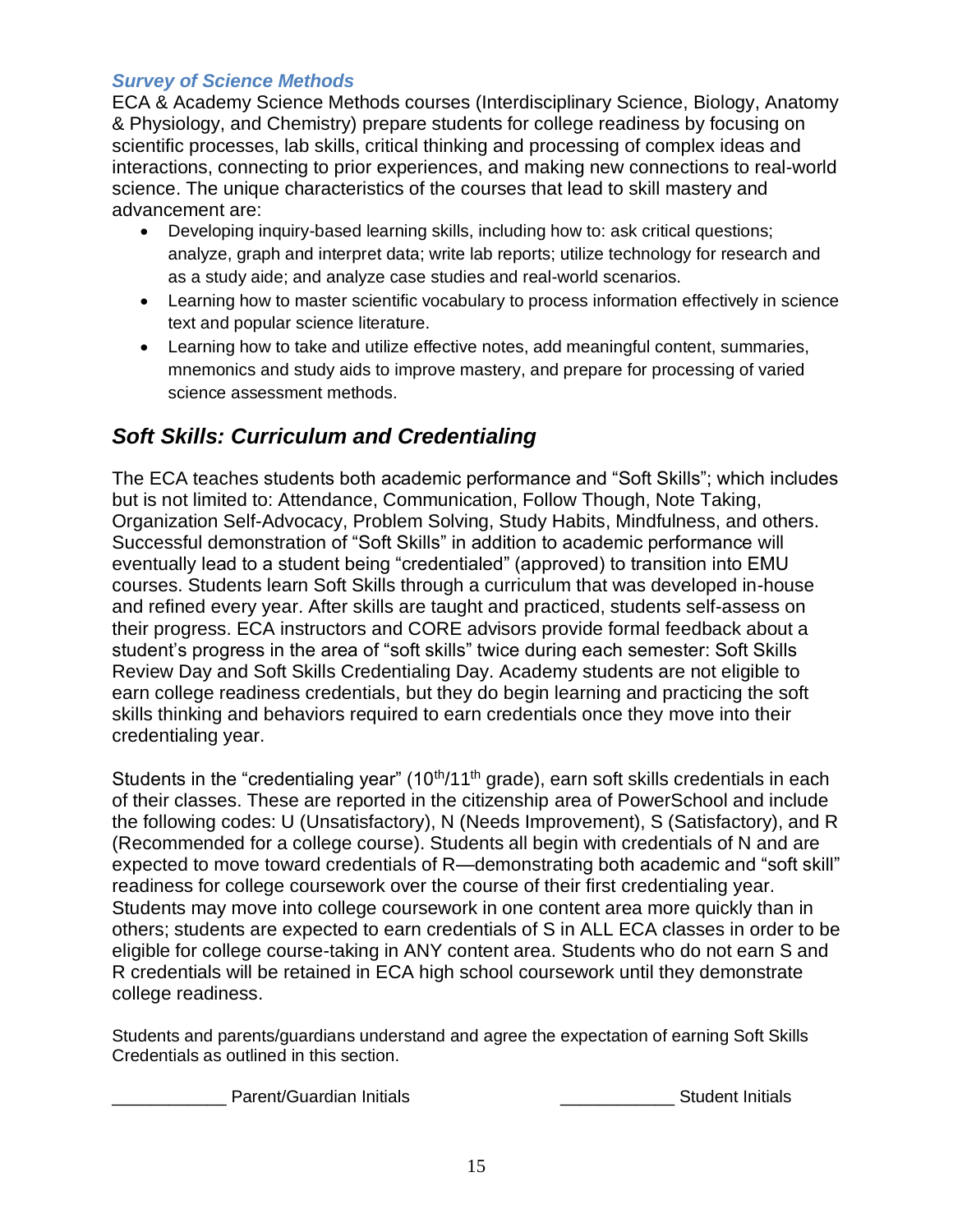# *ECA Grades*

Grades for ECA ( $10<sup>th</sup>/11<sup>th</sup>$  grade) courses are a combination of academic assessments as well as soft skill assessments. The range and corresponding letter are as follows:

| Grade                                              | Percentage                                         | <b>Grade Points</b>                  |  |
|----------------------------------------------------|----------------------------------------------------|--------------------------------------|--|
| $A =$                                              | 93% - 100%                                         | 4.0                                  |  |
| $A - =$                                            | $90\% - 92\%$                                      | 3.7                                  |  |
| $B+ =$                                             | 87% - 89%                                          | 3.3                                  |  |
| $B =$                                              | $83\% - 86\%$                                      | 3.0                                  |  |
| $B - =$                                            | $80\% - 82\%$                                      | 2.7                                  |  |
| $C + =$                                            | 77% - 79%                                          | 2.3                                  |  |
| $C =$                                              | 73% - 76%                                          | 2.0                                  |  |
| $LCR =$<br>(Less Than Proficient with Credit)      | 55% - 72%                                          | 1.7                                  |  |
| $LNC=$<br>(Less Than Proficient with NO Credit)    | $0\% - 54\%$                                       | 0 (GPA neutral for<br>P/LNC courses) |  |
| $P =$                                              | Passing<br>(% required for P varies by course)     | $n/a - GPA$ neutral                  |  |
| <b>SLNC</b><br>(Special LNC for requests of P/LNC) | $0\% - 54\%$                                       | $n/a - GPA$ neutral                  |  |
|                                                    | Incomplete – grade reverts to LNC if not completed |                                      |  |

The ECA Academy recognizes that the 9th grade year is a critical and often difficult academic transition for students—possibly even more difficult here at the ECA. The Academy emphasizes growth and the learning process over letter grades. Academy students will receive regular feedback on their learning in Academy classes, but no letter grades in the first year. Feedback will allow for growth to be monitored and, with sufficient progress, students will simply earn credit for their classes. Letter grades *may* be an option for future semesters.

# *Grade of Pass/Traditional Grade Requests*

Pandemic teaching and learning provided the program with a new type of flexibility for students: allowing for requests of Pass/Fail grades and vice versa. Students in any grade are able to request a grade of Pass for ECA grades at or above the level of LCR (less than proficient, with credit), or a "Special" LNC grade for Less than Proficient with No Credit grades. The primary purpose for requesting Pass/SLNC grades is that these are GPA-neutral. Students must be careful when selecting this option, as some postsecondary institutions may view transcripts with multiple years of "pass/fail" grades in a negative light; be sure to contact admissions offices of any institutions you are looking at to see how they view pass/fail grades.

On the other hand, students may also request that Pass/LNC grades in core content courses be adjusted to reflect the ECA's  $10<sup>th</sup>/11<sup>th</sup>$  grade grading scale.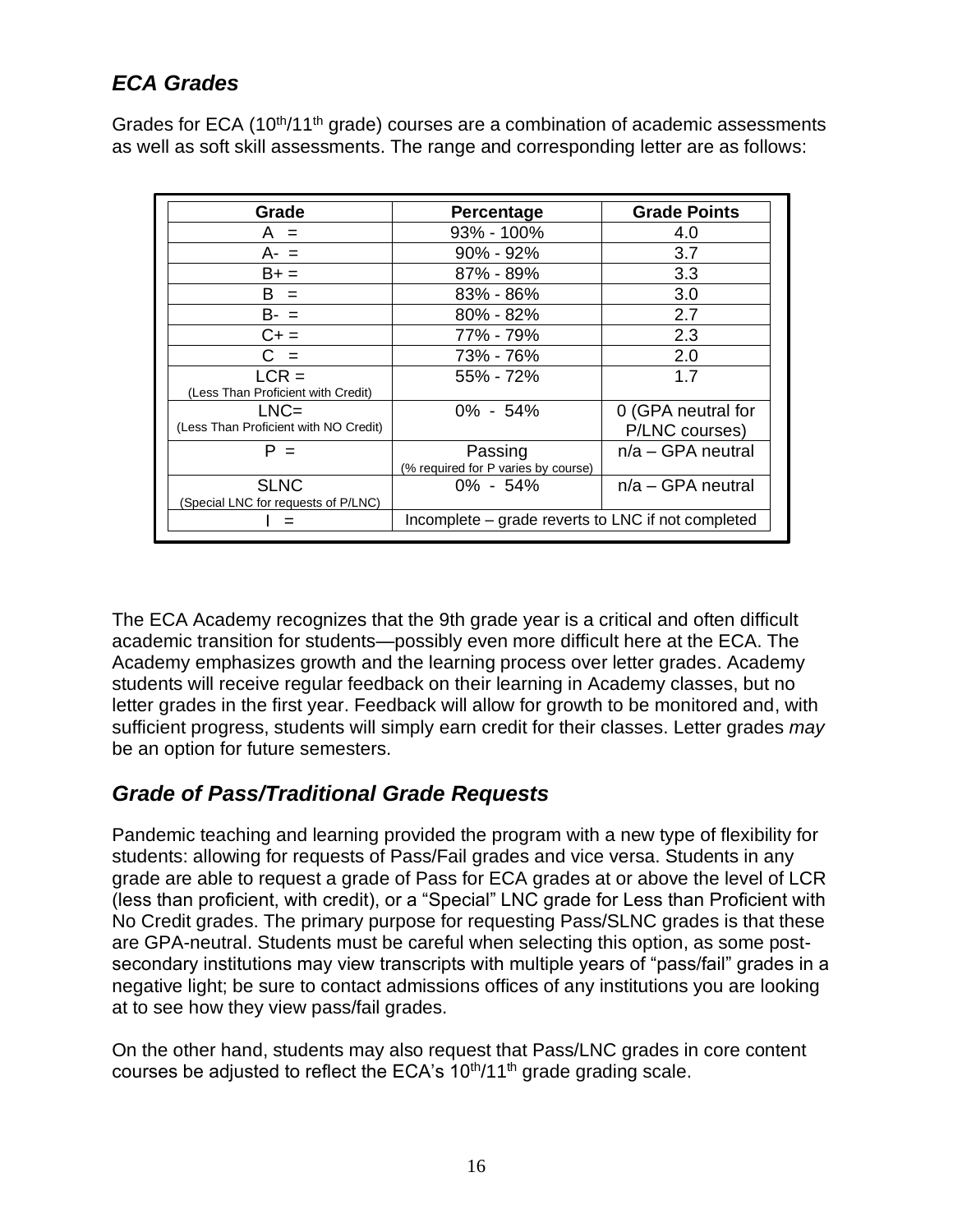Forms for these requests may be found on the ECA's website in the ["Downloads"](https://www.earlycollegealliance.info/downloads)  [section.](https://www.earlycollegealliance.info/downloads)

Students and parents/guardians understand the structure of ECA Grades as outlined in this section.

\_\_\_\_\_\_\_\_\_\_\_\_ Parent/Guardian Initials \_\_\_\_\_\_\_\_\_\_\_\_ Student Initials

#### *EMU Grades*

Once students enroll in EMU courses, grades may not be visible until the semester ends, when final grades are posted on each student's my.emich account. EMU instructors may use Canvas, an online gradebook which can be viewed through the student's my.emich account. Parents/guardians should regularly check with students in college courses to monitor their progress and performance in college courses.

Students and parents/guardians understand that EMU courses taken while in the ECA become part of the student's permanent college academic record, and care must be taken to ensure that this record is not tarnished with poor grades.

Students and parents/guardians understand and agree to keep informed of the student's grades in EMU classes as outlined in this section.

Loom Communication Communication Initials and Communication Communication Communication Communication Communication

# *Communication*

Communication in a learning environment that is so widely distributed requires active effort on the part of each of us. The ECA Administrative Team makes every attempt to provide information in a timely and comprehensive manner, primarily through electronic means:

- Weekly ECA News
- Periodic emailed newsletters
- Website
- Social media (Facebook, Twitter, Wordpress Blog)
- Google calendar
- Periodic mailings and handouts
- Mandatory meetings for students and parents/guardians  $2 4$  times/year (or more)

Students and parents/guardians agree to keep up with the ECA's administrative correspondence and respond, where requested, to administrative requirements in a timely fashion, as outlined in this section.

Lacken and Parent/Guardian Initials **Exercise 2018** Student Initials

#### **CORE Communication**

CORE Advisors continue to monitor and report on student progress and performance throughout the student's tenure in the program using PowerSchool, email, and a shared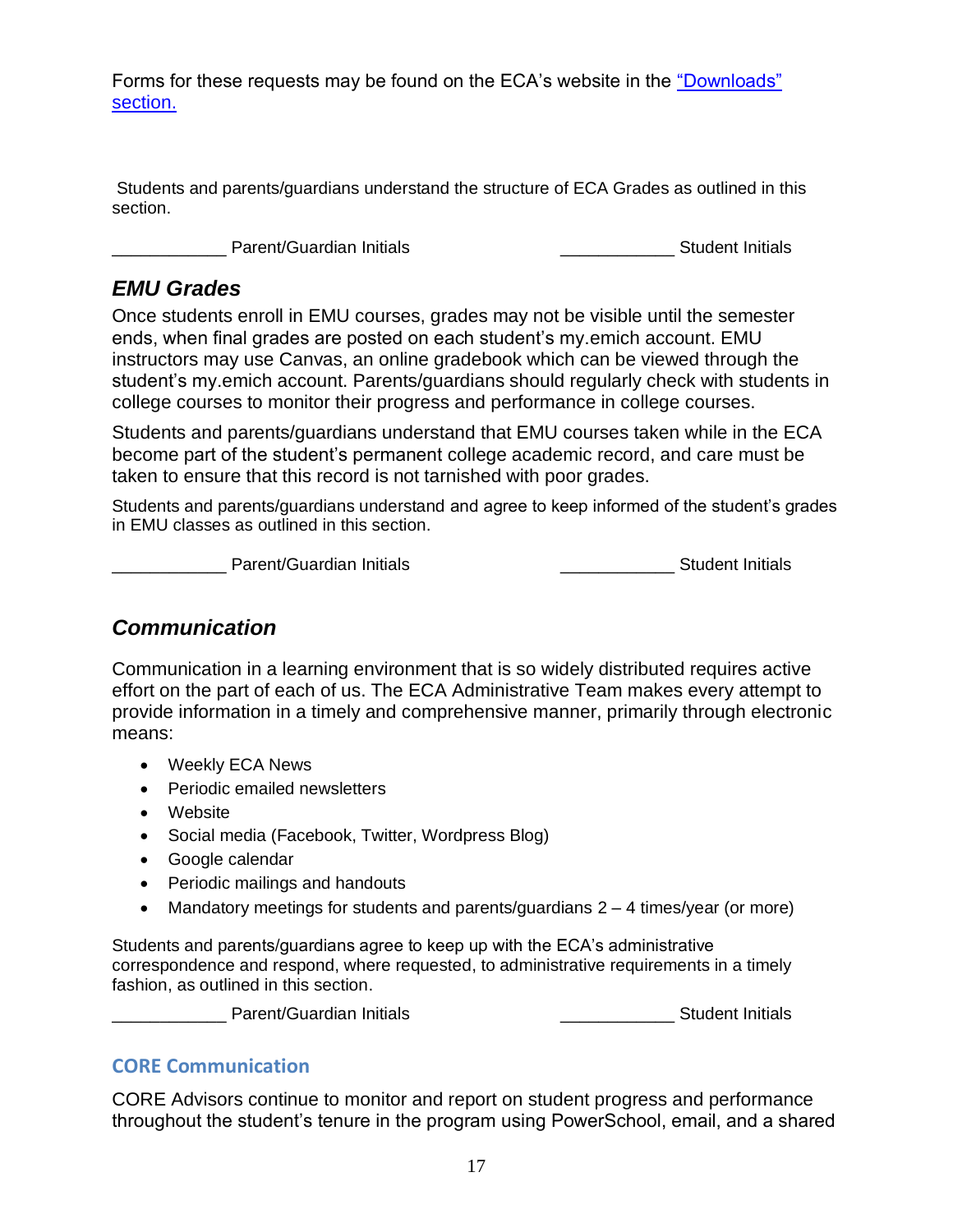Google file. The student, parents/guardians, CORE advisor, and ECA Administration all have access to the Google file, which is designed to assist with communication about each student's educational process at the ECA—including critical information contained in the Educational Development Plan (EDP). The EDP, which is revised every semester, lays out the proposed coursework that each student will complete in order to finish the ECA program. Parents/guardians may need to request access from the ECA Records Office in order to view the Google file.

Students and parents/guardians agree to participate as partners in the student's pathway through the ECA program by regularly reviewing and responding to CORE communication via the Google Log or other means, as outlined in this section.

Letter London 2 and The Parent/Guardian Initials **Letter London 2 and The Parent Initials** and Dunner London 2 and Dunner London 2 and Dunner London 2 and Dunner London 2 and Dunner London 2 and Dunner London 2 and Dunner

#### **PowerSchool**

The ECA uses PowerSchool for attendance and grades for all ECA courses. Students and parents should log into their PowerSchool accounts on a regular basis to see important ECA course information.

The ECA PowerSchool site can be accessed through the ECA website: earlycollegealliance.info; click on the "Resources" link located at the top right side of the page, then click on the "PowerSchool" link to be redirected to the PowerSchool log in page. Access the site directly at the following URL: <https://pseca.wash.k12.mi.us/public/home.html>

Log-In credentials for new students and parents are provided to students when they receive their fall schedules, on or before Welcome Day. Contact the ECA main office if you need your log-in credentials.

Students and parents/guardians understand and agree to keep informed of the student's grades in ECA classes as outlined in this section.

\_\_\_\_\_\_\_\_\_\_\_\_ Parent/Guardian Initials \_\_\_\_\_\_\_\_\_\_\_\_ Student Initials

#### **Emergency Communication**

**School Messenger:** The ECA uses a special server, called School Messenger, for mass communication, including telephone calls and text messages for school closures, emergencies, and other critical information. School Messenger *only* sends messages to the emails and telephone numbers listed in PowerSchool. If you are not receiving messages, be sure to contact the ECA Main Office to ensure your contact information is up to date, including current home and email addresses, as well as correct telephone numbers for all relevant family members.

**School Closings:** ECA high school classes are typically cancelled when weather conditions are severe and many of the surrounding district schools are closed. The ECA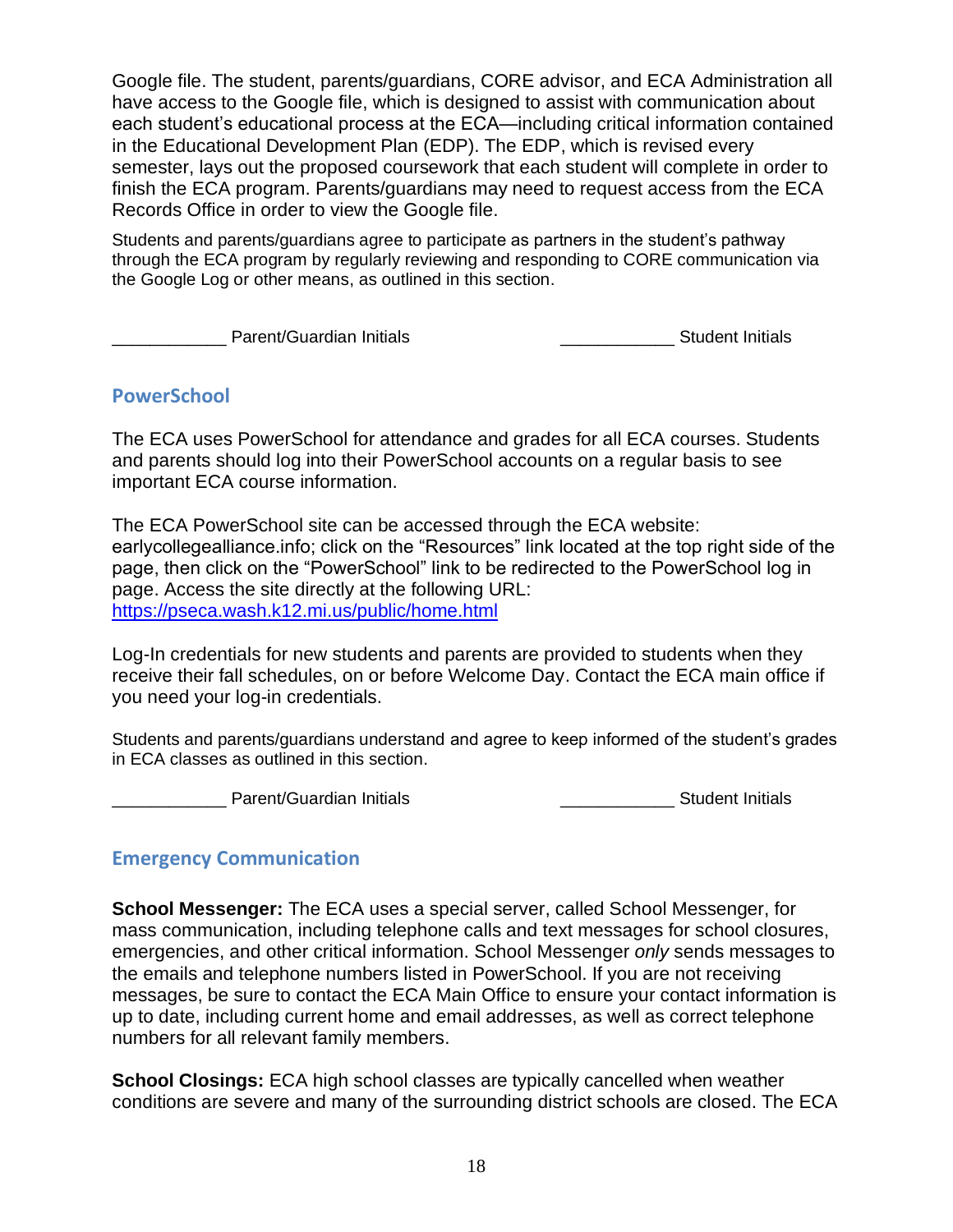Administration does make an independent decision about cancelling classes; there are cases in which a district school may be closed, but the ECA is still in session. School closing information is shared through School Messenger—email, text message, and telephone call; through Twitter and Facebook; on our website; and on Channel 4 (WDIV): [www.clickondetroit.com.](http://www.clickondetroit.com/)

The messages about school closings are a bit complicated for ECA students because often, when ECA high school classes are cancelled due to weather conditions, EMU remains in session. Students in EMU classes should always check their my.emich email in case of individual EMU class cancellations. Students and parents should always prioritize student safety; if it is not safe to travel to school, students should be sure to communicate with their instructors, recognizing that the instructor's attendance policy will be in effect.

When EMU classes are cancelled, ECA offices are also closed. When EMU is in session and only ECA high school classes are cancelled, ECA teachers do not report to campus. However, the ECA Main Office will typically remain open in a situation like this, often with reduced hours and/or in a remote format.

Please note: Most ECA teachers have developed contingency lessons that students can work on from home in case of extreme weather or other school closure events. Students will be responsible for following through with at-home expectations, as communicated by their teachers and through Canvas, even on snow days! This is because we do not want to delay student progress toward college course-taking any more than necessary.

**Rave:** EMU utilizes a separate text alert system known as the EMU RAVE Alert System. Students and their parents/guardians are encouraged to register with RAVE to receive emergency information from EMU. View the website for more information about how to sign up: <https://www.emich.edu/publicsafety/emo/channels/text.php>

Students and parents/guardians understand the means of communicating emergency information, as outlined in this section.

\_\_\_\_\_\_\_\_\_\_\_\_ Parent/Guardian Initials \_\_\_\_\_\_\_\_\_\_\_\_ Student Initials

# *ECA Academic Oversight*

Students may be placed on academic oversight under a variety of circumstances that result in insufficient progress (soft skill and/or academic). There are two levels of Oversight: I and II. Each has specific requirements tailored to each student's unique circumstances, which are outlined in Oversight contracts jointly developed by administration and CORE advisors, with contracts signed by parent, and student. In general, the oversight process is as follows:

Level I status is when early signs of struggle in EMU classes are demonstrated and there is a general belief, that by following the oversight process (typically involving greater student accountability and support), the student will return to good standing after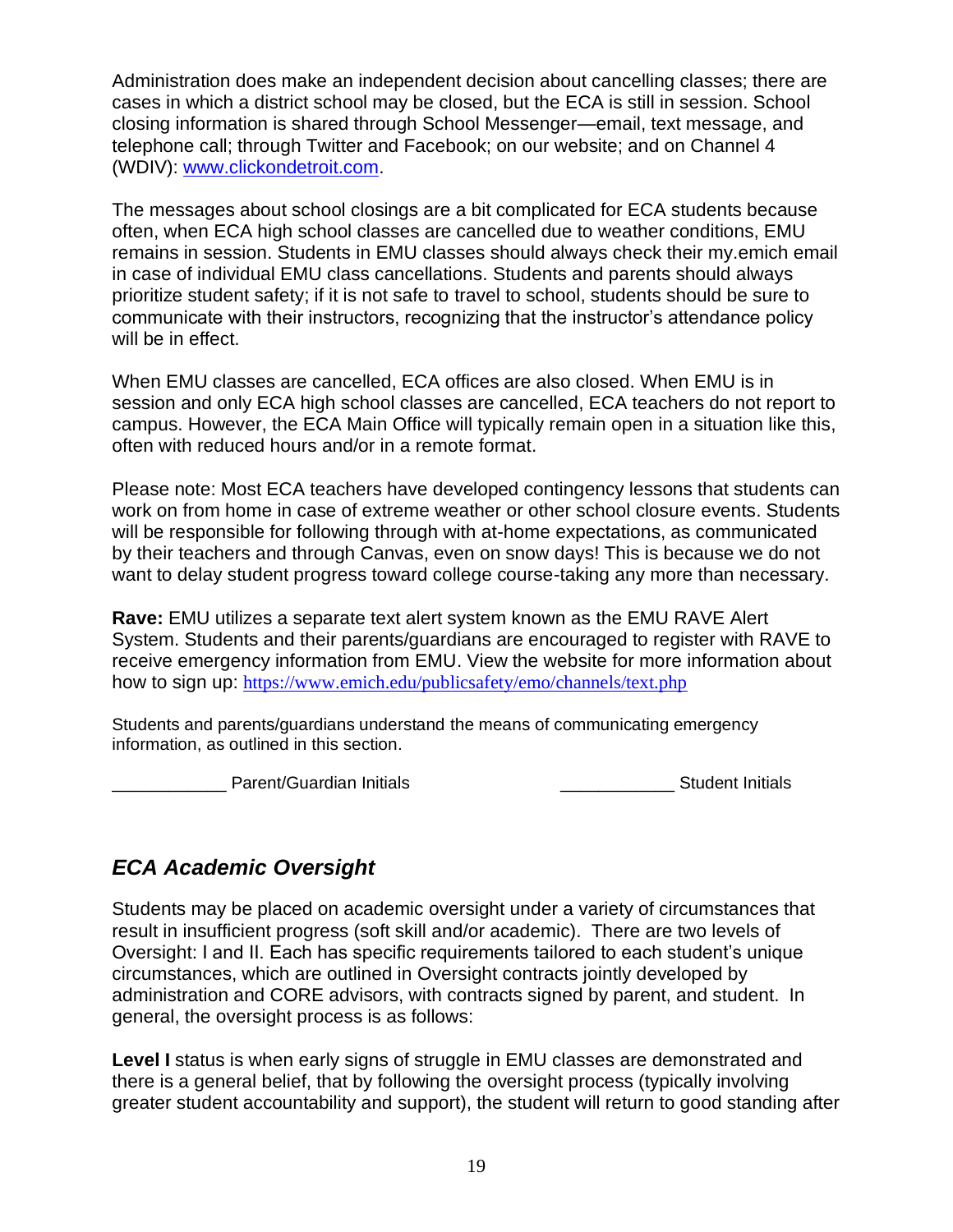one semester. Should this fail to happen, but there is still an opportunity for on-time completion, the student may need to advance to Level II.

**Level II** status provides a final opportunity for the student to return to good standing. As in Level I, a plan is implemented and a contract for completion signed. Failure to meet the terms of the oversight contract typically results in the student exiting the ECA program.

Before a student is placed on formal oversight, students may be recommended for increased academic support through a **Performance Contract.** These contracts help to set forth expected outcomes for those students who are not yet in EMU classes.

Eastern Michigan University has a completely separate policy about academic discipline. Students may be placed onto Probation or Dismissal status at EMU without the ECA's knowledge. The ECA has no say in this process at EMU; students must follow through with any communication that EMU sends to them in this regard.

Students and parents/guardians understand the ECA policies with respect to Academic Oversight & Probation as outlined in this section.

Lowing December 19 Student Initials Lowing December 1944 and 1950s Lowing Student Initials

# *Eligibility Requirements for Athletics, Extra-Curricular and Co-Curricular Activities*

**9 th Grade Academy:** Eligibility in the Academy is aligned with MHSAA minimum requirements. Students and parents/guardians understand and agree that students must be earning credit in at least two thirds of a full-time Academy schedule in order to be eligible to participate in their district's athletic, co-curricular or extra-curricular activities. Spring term eligibility requires that students pass all academic courses to remain eligible.

**ECA students NOT in the 9th Grade Academy:** Students and parents/guardians understand and agree that in order to be eligible to participate in the district's athletic, co-curricular or extra-curricular activities the student must adhere to the following policy, in addition to any eligibility requirements of the student's ECA district:

- Student must enter the Fall semester of their first year at the ECA with a cumulative grade point average (GPA) from their previous educational institution of at least 2.0 or higher (on a 4.0 scale) in order to be eligible to participate in activities in their first semester in the ECA.
- Students must be enrolled in at least 3 ECA classes, or 9 academic credit hours in EMU courses during the semester(s) [Fall and/or Winter] in which they are participating in athletic, extra-curricular or co-curricular activities.
- For purposes of extra-curricular eligibility at the ECA, a passing grade is defined as a grade of C (2.0), or better.
- Student must at all times maintain an overall grade point average (including ECA and EMU courses) of 2.0 or better during any given semester. Student and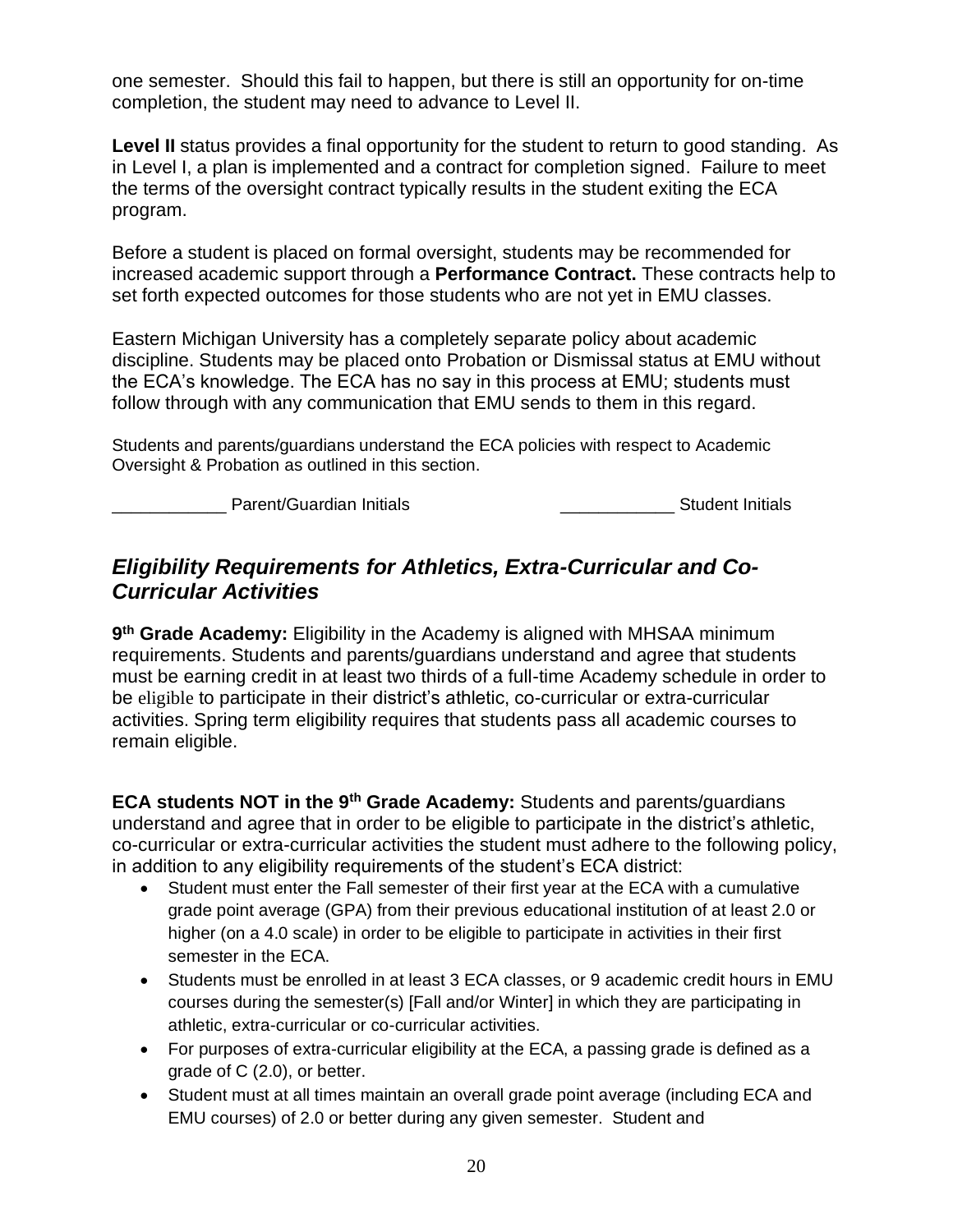parents/guardians understand and agree that if the student's GPA in any ECA or EMU class falls below 2.0 at any point during the semester, the student may be asked to reduce participation in extra-curricular activities, or make appropriate adjustments to the student's schedule, until the student establishes and implements a plan designed to help the student return to and maintain a position of sustained academic success (2.0 GPA or above).

- For Pass/LNC classes, which are GPA-neutral, a grade of "P" will be viewed as meeting the threshold for eligibility. A grade of LNC will be viewed as a failing grade.
- A student who earns a term GPA of less than 2.0 will be identified as academically ineligible for participation in extra-curricular and co-curricular activities during the subsequent semester (i.e. Fall semester term GPA of 1.5 triggers Winter semester ineligibility, etc.).

ECA districts will be provided a list of all students enrolled in the ECA program through their district indicating the academic status of each at the beginning of each term. This list will be provided to the respective district superintendent, high school principal, high school counseling staff and athletic director.

Academic eligibility will be re-evaluated at set times during each term. Eligibility for students in ECA or ECA Academy classes will be re-evaluated at Soft Skills Review (weeks  $5 - 6$ ) and Credentialing (weeks  $10 - 11$ ) points of each semester, as well as the end of the semester. In order to have their eligibility status re-evaluated, ineligible students in EMU classes must provide documentation that they are earning grades of C or higher in their EMU classes at the same points of each semester. This documentation must be submitted to the ECA Records Office. Changes in a student's academic eligibility will be communicated to the student's district.

Students and parents/guardians understand the ECA policies with respect to Extracurricular Eligibility as outlined in this section.

Parent/Guardian Initials **Parent/Guardian Initials Parent/Guardian Initials Student Initials** 

# *Student Engagement Opportunities*

Student engagement in school-based activities—whether as a student organizer or a participant—is an important factor in student success in school. This is true at the college level as well as the high school level. There are various opportunities for students to become involved in activities within the ECA program, in their home district, and/or at Eastern Michigan University.

Many ECA students have taken part in various EMU student groups (French Club & other language groups, Black Student Union & other identity-based groups, Dance Team & other performance groups, Biology Club & other academic groups, and many more); discretion is required when considering whether younger students should take part in clubs with older, college-aged peers.

The ECA program offers the following in-house opportunities for student engagement and leadership: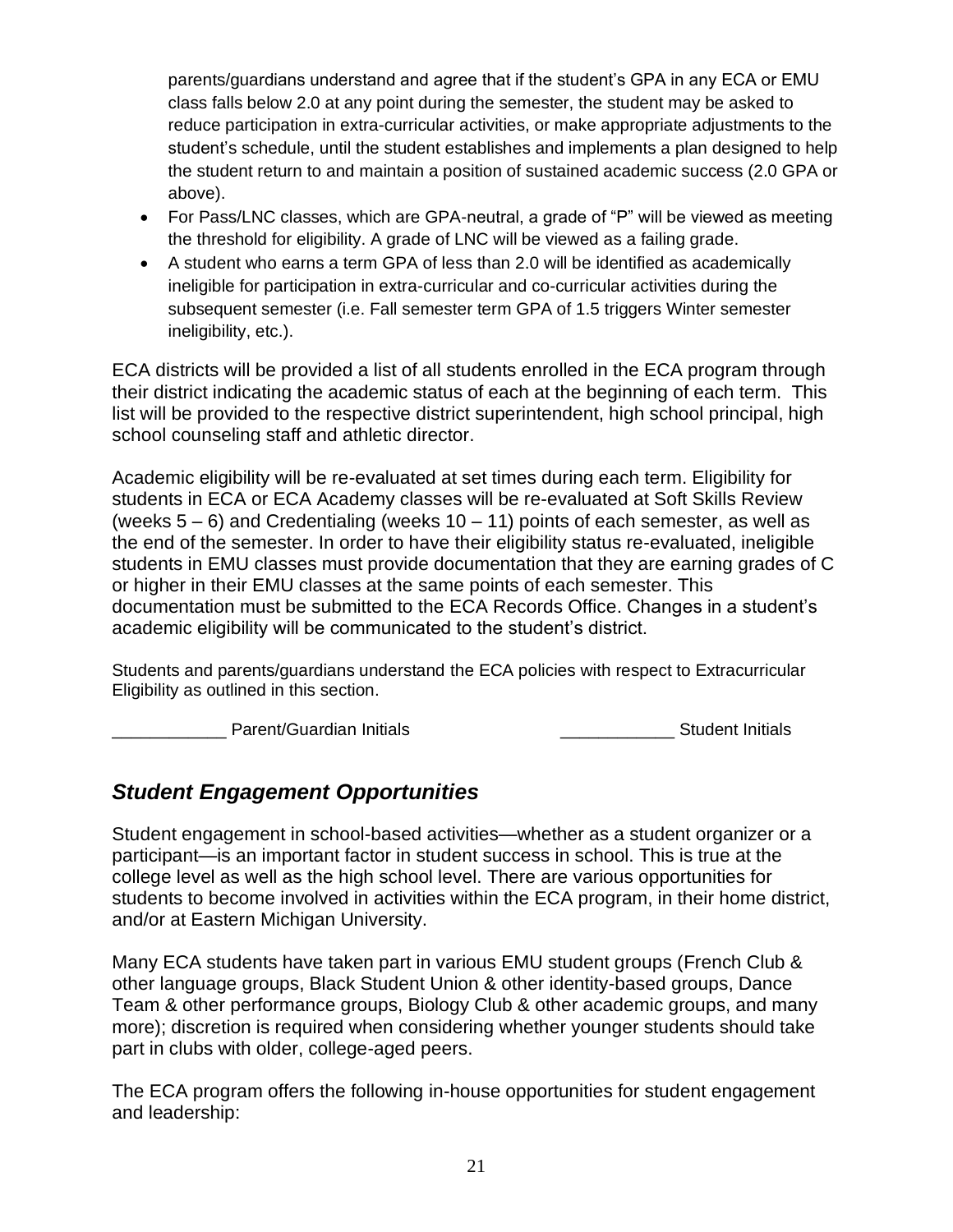- Giant Steps Student Leadership Conference at Wayne State Univ. (Academy)
- Michigan Early/Middle College Association Student Leadership Conference (All grade levels)
- Peer 2 Peer (All grade levels: peer leadership in mental health awareness and support)
- Peer Mentoring (Returning Students in EMU classes; helping younger/newer students)
- Student Leaders (Returning Students in mostly EMU classes)
- Diversiteam (All grade levels: Students learning and teaching about all diversity-related topics)
- Board Game Club (All grade levels)
- *Other possibilities exist, with student-initiative and faculty support! See Mrs. Jackson if you would like to look into starting a new student organization.*

Students and parents/guardians understand the opportunities for student leadership and activities as outlined in this section.

Parent/Guardian Initials **Example 20** Student Initials

### *Program Completion Requirements*

ECA students complete the Michigan High School Graduation Requirements through the ECA Program Completion Requirements. These correspond to the various local ECA District requirements, but are unique to the ECA program. The ECA Program does not issue a diploma or degree posted transcript upon completion from the ECA program. These documents are issued by the student's ECA district once the ECA Administration has verified the student's successful completion of the ECA Program Completion Requirements and completion/exit paperwork is submitted from the ECA to the student's ECA district. Program Completion Requirements can be viewed on the ECA website, in the ["Downloads" section.](https://www.earlycollegealliance.info/downloads)

The ECA Administration tracks student progress toward meeting the Program Completion Requirements on a regular basis. An updated "Audit Letter" is provided to the student and parent/guardian at the yearly Back to School Kickoff in order to ensure that students are aware of the ECA's record of their progress and so that changes to their Educational Development Plan (EDP) may be made as necessary. Students are responsible for being aware of the information provided on the Audit Letter—including the coursework required to complete the program, their ECA District, their Completion Term and Year, their status as a "Tester," "Walker," and "Completer," their EMU GPA, Pass Rate, and number of credits, and any other information relevant to their individual progress through the program.

Students and parents/guardians understand the importance of their responsibility for maintaining awareness of their progress through the ECA program as outlined in this section.

Lowell Parent/Guardian Initials **Container and Container Parent/Guardian Initials Student Initials** 

#### **Guidance Curriculum: CLICK**

All ECA students are enrolled in a CLICK (Character, Learning, Involvement, and College Knowledge) course during each semester of their ECA enrollment. This is a credit-earning course required for ECA Program Completion. The program is designed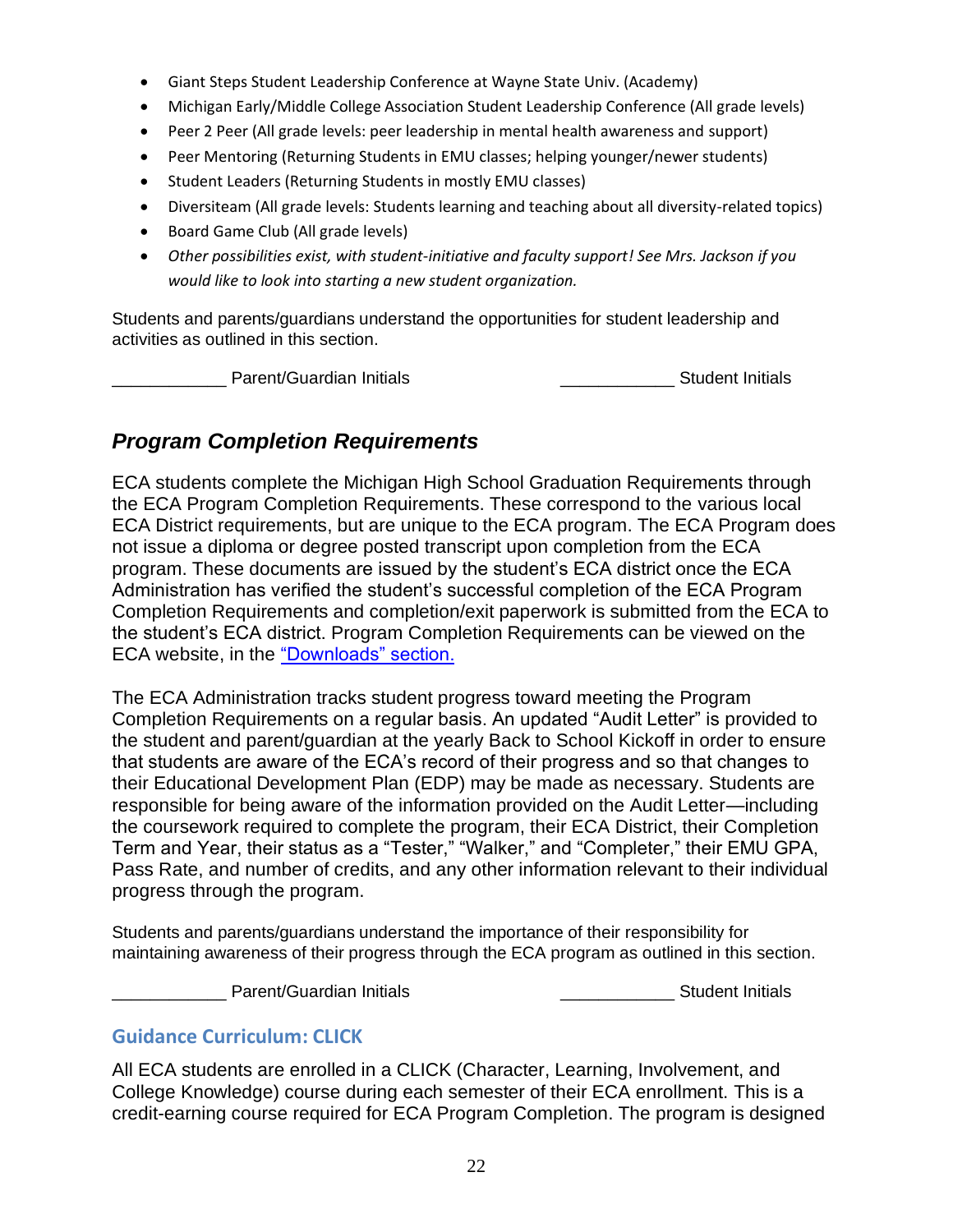to assist students in their career and educational future planning utilizing the numerous ECA and EMU campus resources available during their time in the program. This course has in-person, online, and independent components, which vary depending upon the student's year in the program. This course is a Pass/LNC class, with a passing grade set at 75%.

Failure to participate in the CLICK activities while in ECA courses may result in decredentialing. The course, and course grade, is listed on the student's ECA transcript for each semester (although we may not run CLICK courses for spring/summer term). Students must pass a minimum of number of credits of CLICK, including 0.5 credit in the final ECA semester, in order to complete high school through the ECA.

Students and parents/guardians understand the ECA Program Completion Requirements and the requirement to participate in the CLICK courses each semester, as outlined in this section.

Letter Latent/Guardian Initials and Communication Communication Communication Communication Communication Comm

### *Students with Disabilities*

The ECA, in partnership with students' ECA district, provides Special Education Services to students with Individualized Education Plans (IEPs), and provides accommodations to students with disabilities with either 504 Plans or IEPs. Our Teacher Consultant is the main point of contact for those who require these services: [major@earlycollegealliance.info.](mailto:major@earlycollegealliance.info)

As students transition into EMU courses, the [Disability Resource Center](http://www.emich.edu/drc/) at EMU assists with ensuring access to appropriate accommodations in university coursework. Contact the ECA's Teacher Consultant with questions regarding special education services or 504 Plans at the ECA.

### *Federal and State Required Assessments*

Students must participate in mandated assessments, including the spring administration of the PSAT and the Michigan Merit Exam (MME) / SAT assessment when scheduled. ECA students enrolled in EMU classes during the MME/SAT assessment period will be required to make alternative arrangements with their EMU course instructors.

Students who fail to participate in either MME/SAT exams, or other required assessments, can be removed from the ECA program for failure to follow ECA policies.

Students and parents/guardians understand and agree to the ECA policy regarding assessments as outlined in this section.

Lowell and Denington Parent/Guardian Initials and The Contract of the Student Initials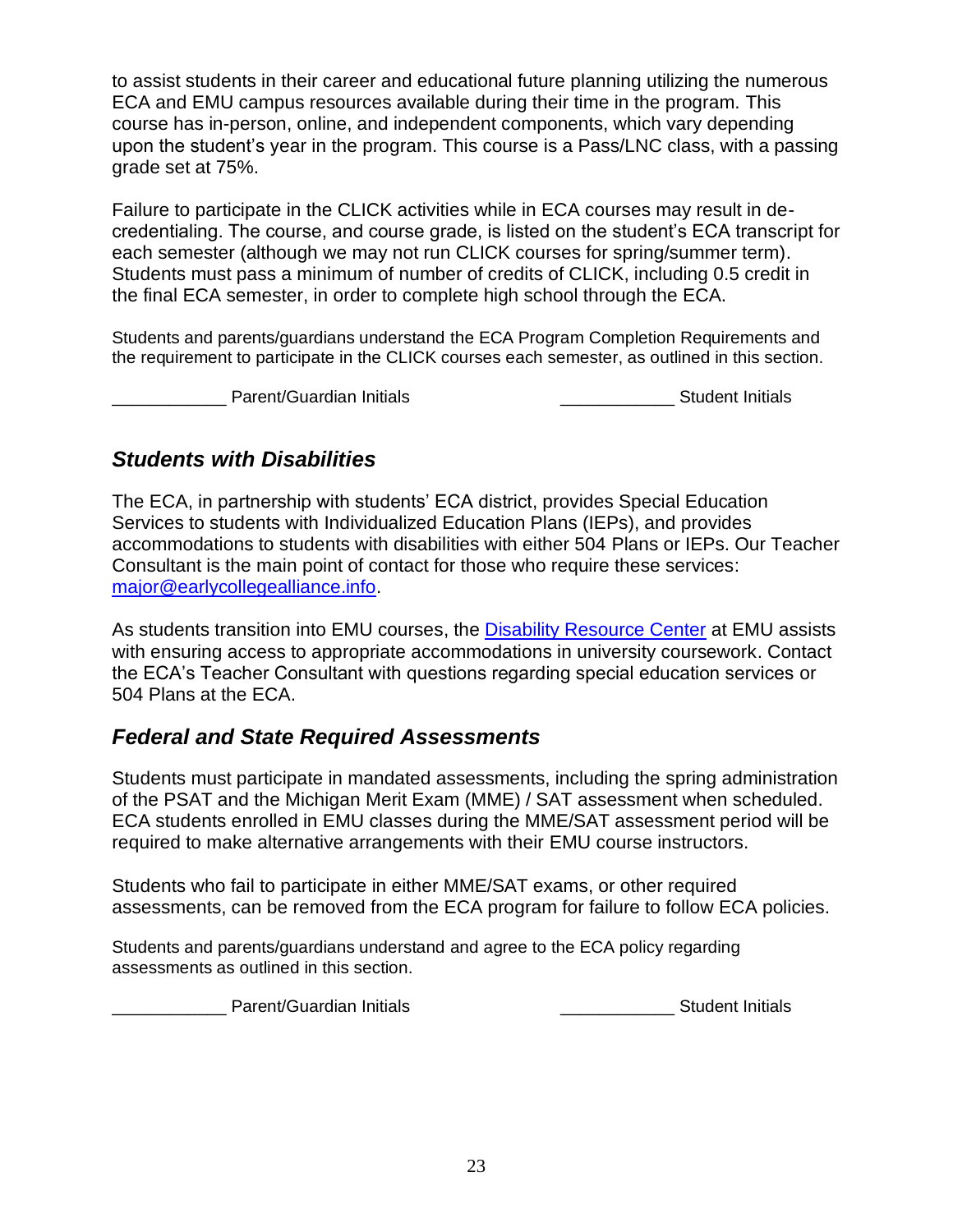# **Procedures Section**

#### *Enrollment*

Public, private, parochial, charter or home school students residing in one of Washtenaw County's public school districts are eligible to apply for enrollment. Students who do not currently reside in these districts may still be able to participate in the program through School of Choice, where available. Students apply for the "Traditional" ECA program during their 9th or 10th grade years. Students apply for the ECA 9th Grade Academy during their 8th grade year.

ECA's public school partners are as follows:

- Ann Arbor Public Schools
- Chelsea Public Schools
- Dexter Community Schools
- Lincoln Consolidated School
- Manchester Community Schools
- Milan Area Schools
- Saline Area Schools
- Whitmore Lake Public Schools
- Van Buren Public Schools
- Ypsilanti Community Schools

If the number of applicants exceeds the number of available slots, a lottery is conducted in accordance with the procedures established by the WEOC Joint Steering Committee. In addition to the required grade level, all applicants will be required to complete a series of skill assessments, participate in a student/parent interview and complete other ECA requirements.

#### **Schools of Choice**

Students are eligible to apply to the ECA through the School of Choice option. However, if a student chooses to change districts by exercising their School of Choice option while enrolled and attending classes at the ECA, the student will be placed back into the lottery during the next enrollment cycle and their continued enrollment in the ECA is no longer guaranteed. Changing districts through the School of Choice option while enrolled in the ECA may also jeopardize athletic eligibility.

Students and parents/guardians understand and agree to schools of choice requirements outlined in this section.

Lowell Parent/Guardian Initials **Container and Container Parent/Guardian Initials Student Initials** 

# *My.Emich & E-numbers*

Every ECA student sets up their own "my.Emich account" using their own EMU student ID (called an EID, or E-number). The my.Emich account allows students to access many tools for learning, including their school email (both ECA and EMU); the remote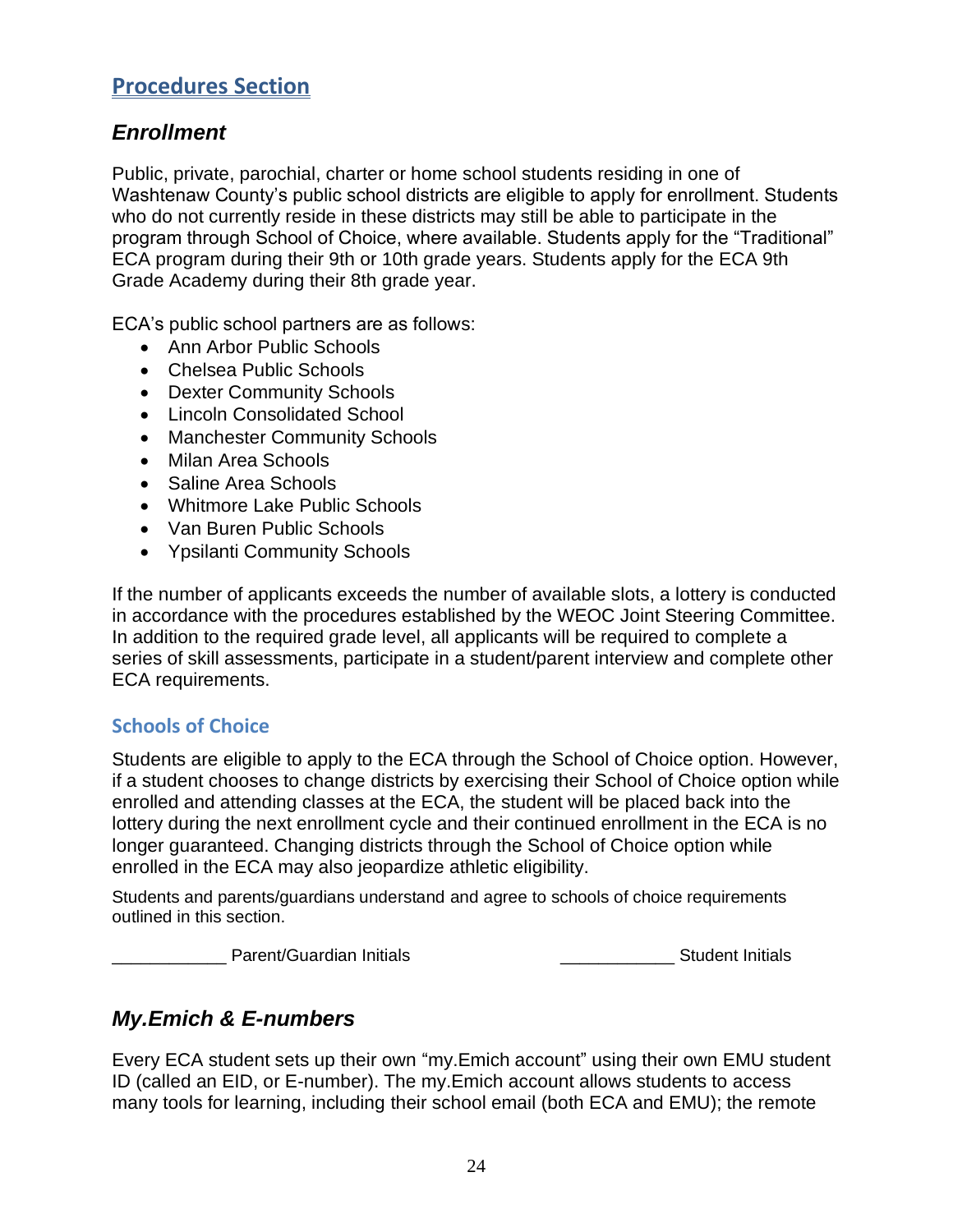learning platform, CANVAS; academic and financial EMU records (ie. Grades and bills), and more. Students will become very familiar with using the my.Emich system. This account is a reminder that ECA students are both high school students AND EMU students; they will use the same email, student number, and login credentials as long as they are students at EMU.

Students and parents/guardians understand that students will have their own my.Emich account, as outlined in this section.

Loom Parent/Guardian Initials and Contact Contact Contact Parent Initials and Parent Initials

### *Textbook Information*

The ECA provides textbooks and related, non-consumable course materials for students in ECA (high school) and EMU (college) courses. Textbooks for ECA classes are provided to students by the ECA faculty. Students enrolled in EMU courses will receive their books through EMU's Campus Bookstore, and other materials (such as online companion access) through the ECA Main Office.

The specific directions for accessing EMU course materials is published in the weekly ECA News in the weeks leading up to the start of each new semester. Students must follow the directions carefully. In general, the ECA attempts to re-issue books for EMU classes if the books are currently in our library. For books that we do not already own, students go to the EMU Bookstore in the Student Center to get their books.

Many EMU courses require access to online course materials, and the ECA pays for these as well. Generally, students are able to start the course with a free trial; they must then provide their login information to Mr. Cooper, who logs in to purchase the full subscription.

Some EMU classes require "consumable" materials, such as art supplies. Students are responsible for purchasing their own consumable materials, though scholarships are available in most cases. Contact the ECA Main Office for information about scholarships.

Students and parents/guardians understand the policies and procedures about obtaining college textbooks and course materials, as outlined in this section.

\_\_\_\_\_\_\_\_\_\_\_\_ Parent/Guardian Initials \_\_\_\_\_\_\_\_\_\_\_\_ Student Initials

# *Devices for Learning*

### **Technology Needs for Students**

All ECA students, enrolled in either ECA and/or EMU classes, should plan to have a laptop computer for use in all of their classes. Students are welcome to bring their own device (i.e. Macbook, PC laptop, or Chromebook; tablets are acceptable but may have some limitations to their use) or to check out a Chromebook from ECA.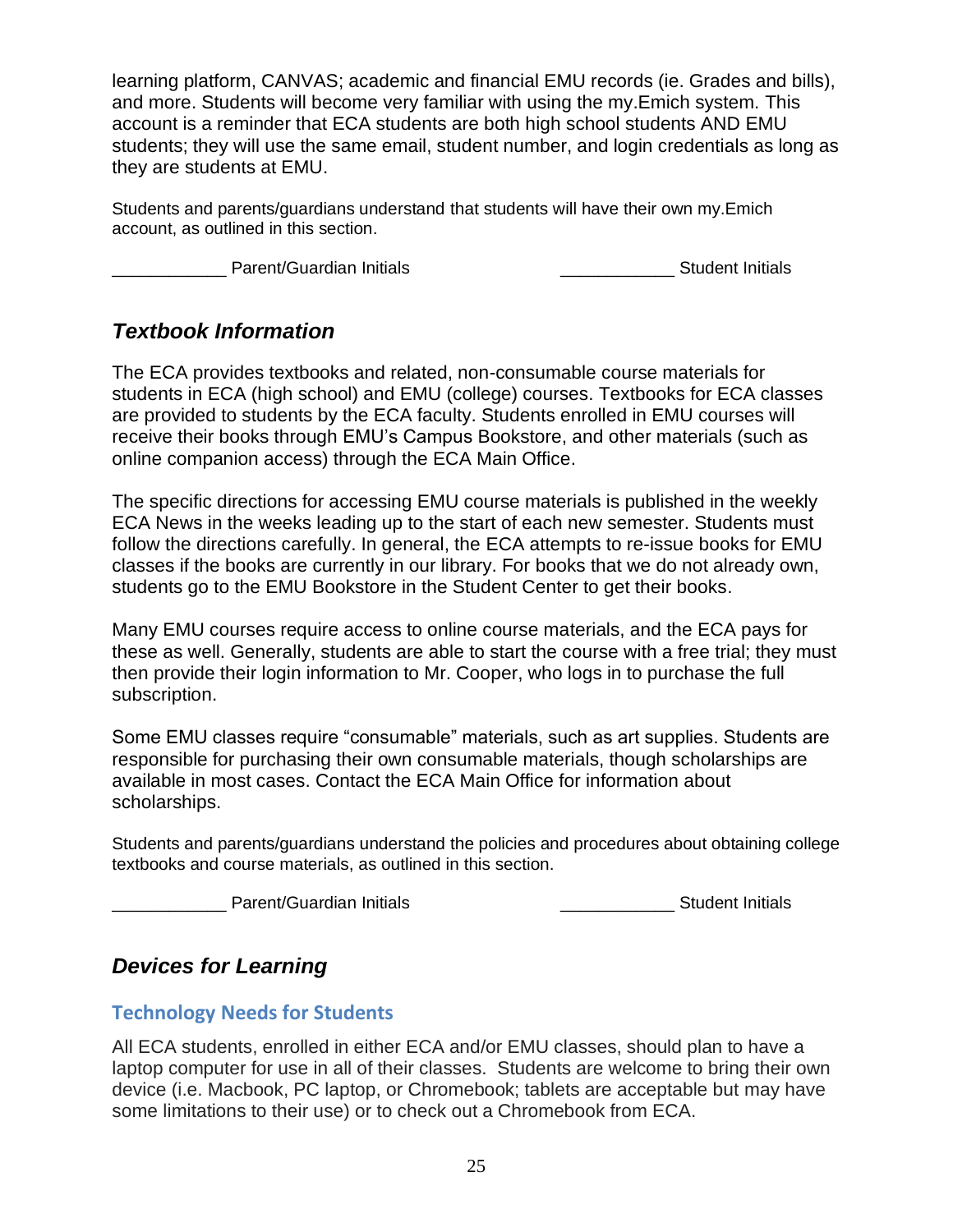There is no cost to check out a school Chromebook, but we do recommend that students purchase insurance to cover accidental damage or replacement of their school Chromebook (not including replacement chargers) for \$30. If students choose not to insure their school devices, they accept responsibility for the cost of any repairs or replacement needed (see this list of common repair costs: [http://bit.ly/DeviceRepairCosts\)](http://bit.ly/DeviceRepairCosts)

#### **Requesting a School Chromebook**

If you think you will need to check out an ECA School Chromebook please complete this form so that we can ensure we have enough inventory: [http://bit.ly/ECAChromebookNeeds2021.](http://bit.ly/ECAChromebookNeeds2021) If you have any questions about technology or checking out a school Chromebook, please reach out to our instructional technology coach, Ms. Young, at [myoung@earlycollegealliance.info](mailto:myoung@earlycollegealliance.info) or our device technician, Mr. Shah, at [ushah@earlycollegealliance.info.](mailto:ushah@earlycollegealliance.info)

### **Tech Issues - Completing a Tech Ticket**

Students (in ECA, Academy, or EMU classes) who encounter any technical issues, should complete a Tech Ticket using this link: <https://bit.ly/WIMAHIECATechTicket> Mr. Shah, the ECA's Support Technician, will respond within 24-48 hours and assist with any technical issues. Since my.Emich email addresses are managed by EMU, there are times when students will be directed to the [EMU Tech Department](https://www.emich.edu/it/help/help_desk/)  [Helpline.](https://www.emich.edu/it/help/help_desk/) We will assist as much as we can to support ECA students' usage of technology.

Students and parents/guardians acknowledge and understand the need for personal computing devices and the procedures outlined in this section.

Parent/Guardian Initials **Exercise 20** and Student Initials **Student Initials** 

# *Repayment Policy*

Students and parents/guardians understand that failure to complete a post-secondary course (earned grade of F, W, or I - 30 days to convert from I) will result in the student and family being charged for non-completed coursework and any associated late fees and course material costs or forfeit up to the equivalent number of EMU credit hours. For example, if the ECA is charged \$180 per credit hour, then a 3-credit course would cost \$540 plus all other associated fees and costs. NOTE: current EMU tuition costs are \$580/credit hour, so full tuition for a failed 3-credit course would cost \$1,740.

Students and parents/guardians understand that all ECA property must be returned to the ECA program, including but not limited to book, calculators or other devices, supplies, and materials. Students and parents/guardians are responsible for replacement costs of ECA property that was issued and not returned.

Students and parents/guardians understand and agree to the Repayment Policy as outlined in this section.

Parent/Guardian Initials **Executes Contract Contract Contract Contract Contract Contract Contract Contract Contract Contract Contract Contract Contract Contract Contract Contract Contract Contract Contract Contract Contr**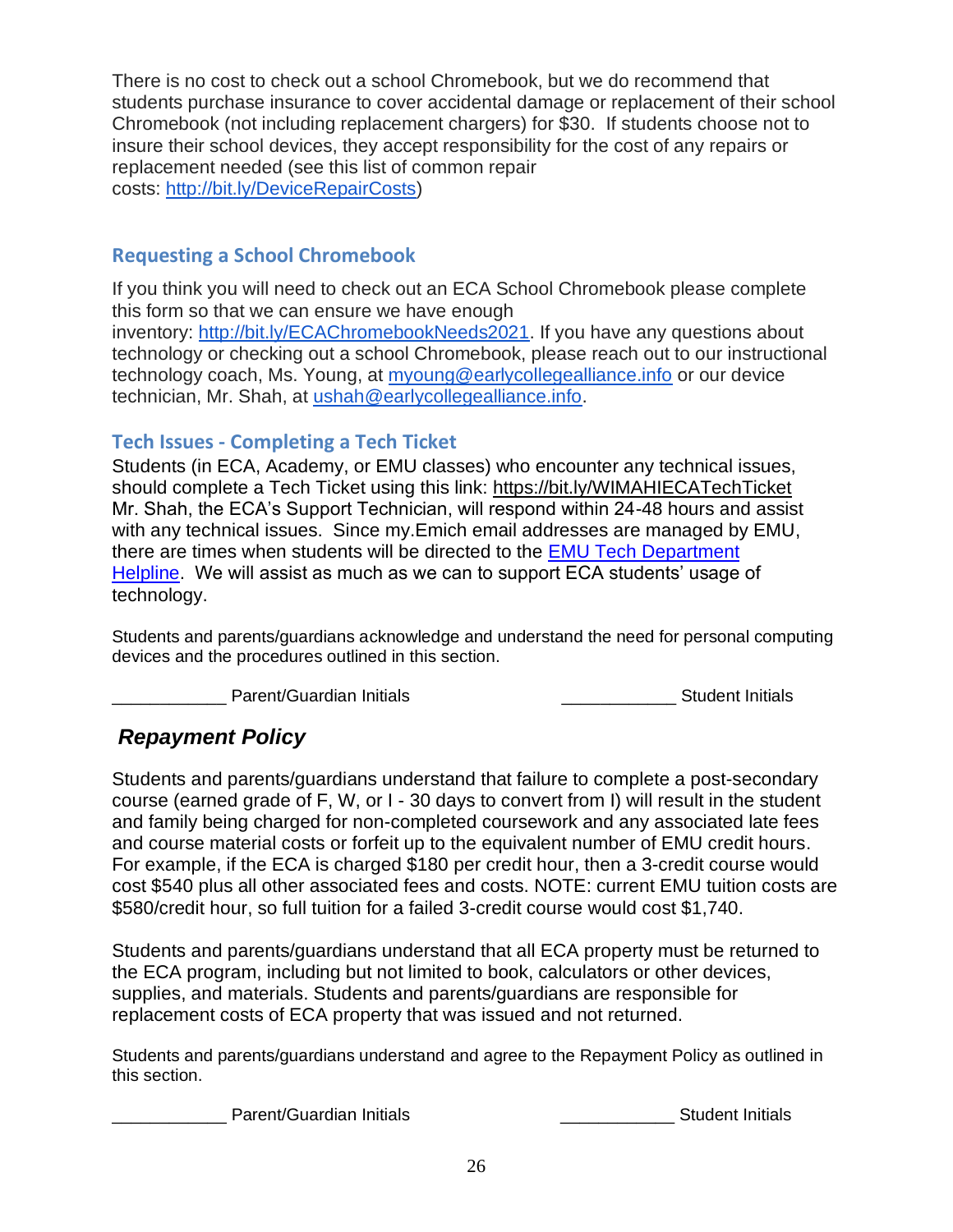# *EMU Course Registration*

ECA students who have been credentialed to transition into EMU courses will work in consultation with their ECA CORE Advisor to complete and submit an [EMU Schedule](https://docs.google.com/spreadsheets/d/1OH_qSU3iFIvidNraUuo5tGfJcm4fKC_MqzS01tyHCJM/copy)  [Request Form](https://docs.google.com/spreadsheets/d/1OH_qSU3iFIvidNraUuo5tGfJcm4fKC_MqzS01tyHCJM/copy) to formally request EMU courses each semester. All EMU course registrations are submitted to CORE Advisors and completed by Mr. Cooper. Changes to a student's EMU schedule not processed by Mr. Cooper (ie. changes made by the student) **are subject to non-payment by the ECA including but not limited to tuition costs, assigned course fees, text books and other required course material costs, late payment fees, and any other associated costs.**

Students and parents/guardians understand and agree to the registration procedures outlined in this section.

Parent/Guardian Initials **Example 20** Student Initials

# *Red Cards and Pupil Accounting*

The ECA is a public education program working in partnership with school districts within the county. Funding for the ECA is provided by the state of Michigan through our partner school districts. Funding each year is determined based on our Fall and Winter pupil count. The ECA pupil count is communicated to each student's ECA district. Attendance for ECA classes is recorded through PowerSchool. Students in EMU courses are required to complete a "Red Card" for each of their EMU courses. Red cards are mailed to each student enrolled in EMU courses approximately a week before the assigned state count day. Students with online EMU classes must submit proof of their attendance by printing grade reports from Canvas in lieu of a signed Red Card. Students have a prescribed window of time during the Fall and Winter semesters to have their completed "Red Cards" submitted to their CORE Advisor. Additional information is communicated to applicable students during the Fall and Winter semesters.

Students who fail to complete and return their ECA-EMU Tuition Certification Form (Red Card) in a timely fashion may be required to reimburse the ECA for the cost of their tuition or forfeit up to the equivalent number of EMU credit hours. If the student's failure to submit an ECA-EMU Tuition Certification form results in loss of state aid, the ECA may elect to remove the student from the ECA program for failure to follow school policies and procedures. *Fraudulently obtained Red Card signatures constitute a serious offense and will fall underneath the disciplinary structures outlined in the Student Conduct section.* 

Students and parents/guardians understand and agree to the ECA policy regarding Red Cards as outlined in this section.

Parent/Guardian Initials **Exercise Student Initials** Student Initials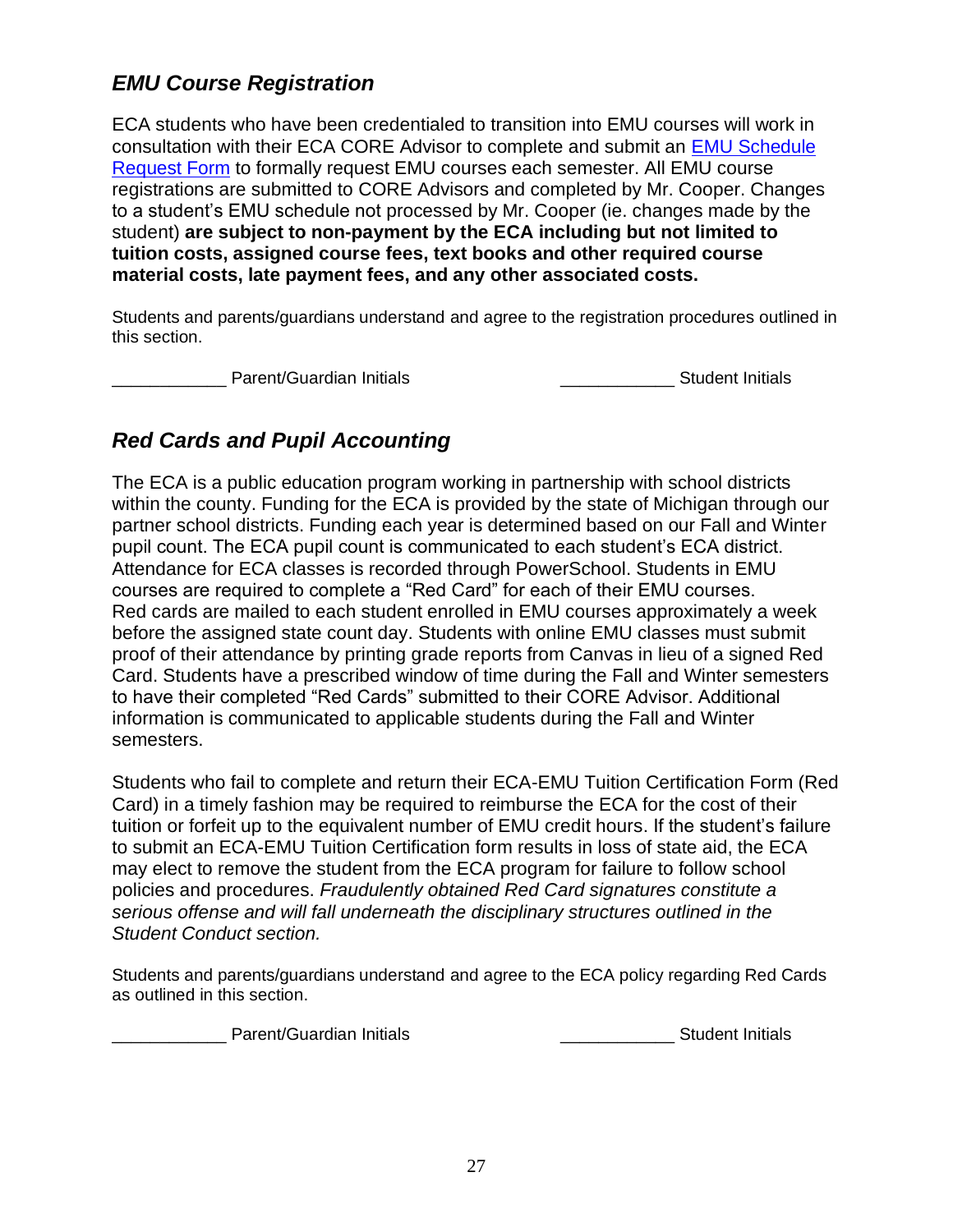# *ECA Lunch Program*

In partnership with Dexter Community Schools and High Point kitchen, the ECA is able provide a healthy, affordable school lunch option for all ECA students.

Students and families may be eligible for Free or Reduced Price Lunches. Students and families can see if they qualify for Free or Reduced Lunches by completing the application for Free or Reduced Lunch available on our website. Student and family status information is kept confidential.

Lunch Prices: Regular Price - \$3.00 Reduced Price (eligible students) - \$.40

Checks and Cash are accepted, however change is limited as the ECA doesn't keep extra change on site. Checks should be made out to "Dexter F&N". Keeping an account balance is a recommended option.

Lunch Order forms are available online and must be turned in to the ECA Main Office Thursday each week for the following week's lunch requests.

#### *\*\*For the Fall, 2021 semester, ALL students will have free meals. Lunches (and breakfasts, as applicable) must still be ordered each week.\*\**

Lunches are distributed in King 122 Monday – Friday from 11:15am – 12:00pm

# *EMU Lunch Options*

Students have the opportunity to purchase lunch through any of the EMU Dining Service options. Cash, Credit/Debit are accepted at all facilities. Students can also sign up for one of the EMU Meal Plan options. A list of campus dining options can be found at: [https://new.dineoncampus.com/emu/.](https://new.dineoncampus.com/emu/)

### *Visitors and Guests on campus*

The ECA welcomes potential students to visit the school. A Visitor's Pass Request must be completed prior to any visit. All visitors are required to report to the ECA Main office upon arrival and departure. A "Visitor" badge will be given to each guest, which is to be worn at all times while on campus.

Visiting students must be accompanied by an ECA student at all times.

Students and parents/guardians understand and agree to abide by the policies about oncampus visitors, as outlined in this section.

\_\_\_\_\_\_\_\_\_\_\_\_ Parent/Guardian Initials \_\_\_\_\_\_\_\_\_\_\_\_ Student Initials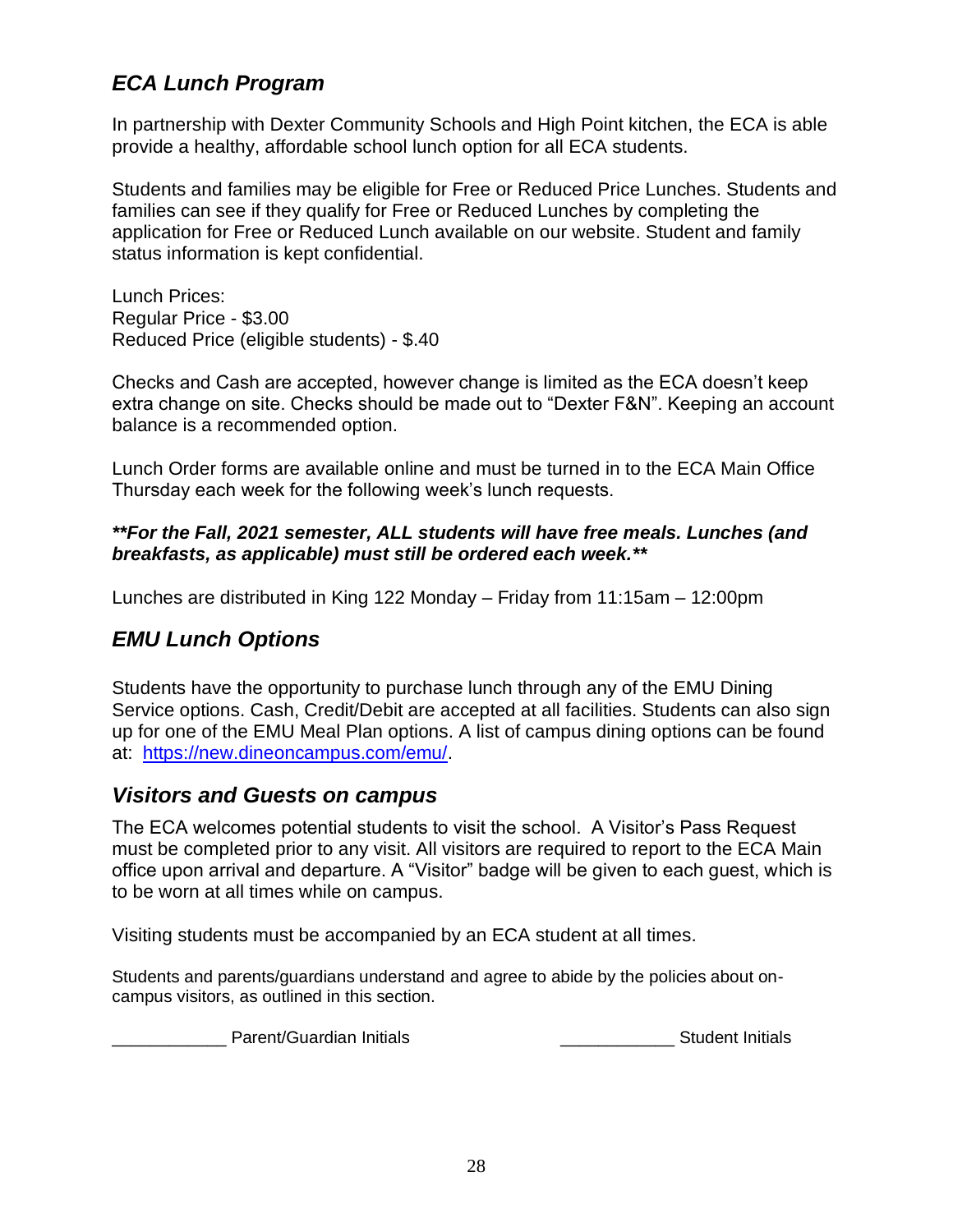# *Change of Address*

When families move during the course of a school year, it is critical that they notify the school office of this change so the school can maintain necessary and appropriate contact with the family. If you move during the course of the year, please submit all pertinent information to the school office prior to the move.

Students and parents/guardians understand and agree to maintaining accurate records of their residence, as outlined in this section.

Lowell and Parent/Guardian Initials **Container and Container Student Initials Student Initials** 

### *Registration Gateway*

Student and family information is entered into PowerSchool using the Registration Gateway system. Every year during the summer, students and families will be required to update their information in the Registration Gateway system to be pushed into the ECA PowerSchool for the next school year. Changes to student information can be made at any time during the year through the Registration Gateway system. Contact the ECA main office for additional information.

Students and parents/guardians understand and agree to follow through with registration requirements outlined in this section.

\_\_\_\_\_\_\_\_\_\_\_\_ Parent/Guardian Initials \_\_\_\_\_\_\_\_\_\_\_\_ Student Initials

### *Extracurricular Activities*

Students attending the ECA program are enrolled in one of the ECA partner districts, and are therefore eligible to participate in all district extracurricular activities or programs providing they meet any relevant eligibility requirements (see pg. 20-21). The student and parent/guardian also understand that neither the student's ECA district, or the ECA, are obligated to make any accommodations for an ECA student to participate in any extracurricular activity. Interested students should contact their ECA district directly for additional information regarding participation.

Students and parents/guardians understand and agree to the policy about district-sponsored activities outlined in this section.

\_\_\_\_\_\_\_\_\_\_\_\_ Parent/Guardian Initials \_\_\_\_\_\_\_\_\_\_\_\_ Student Initials

# *ECA Parent/Guardian Commitment*

Parents and guardians are a vital part of the ECA community. There are many opportunities for parent/guardian involvement, and the expectation is that families will contribute of their time, talent, and/or resources throughout the school year. The following is a guideline for the minimum expected level of commitment:

- 3 hours of volunteering/semester over 2 semesters (6 hours/year)
- 3 ECA Pi meetings/semester over 2 semesters (6 meetings/year)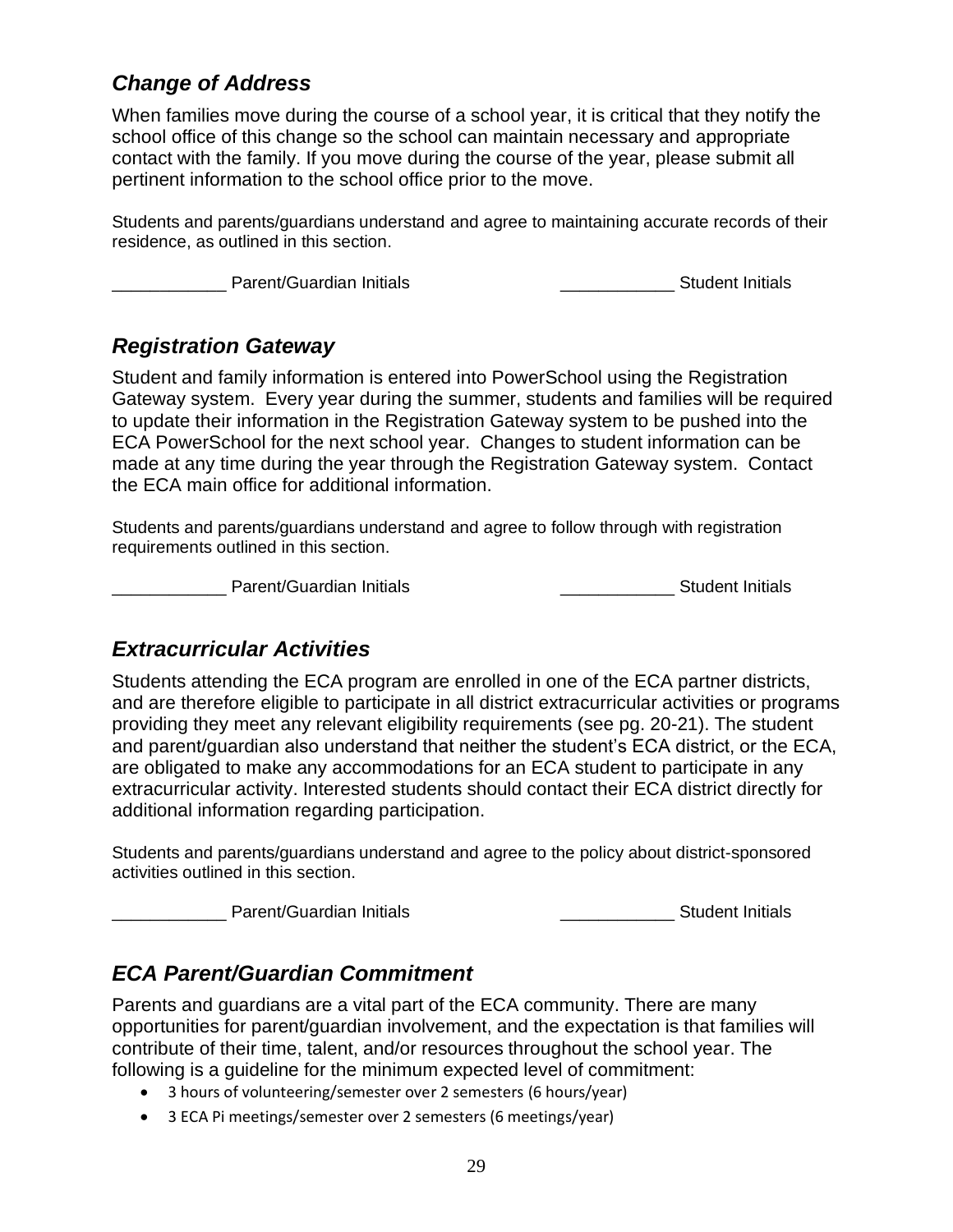• \$25 in cash or donations/semester over 2 semesters (\$50/year)

If this commitment poses an undue burden for your family, or you require support to fulfill the obligation (ie. childcare for meetings, assistance with parking, etc.) please contact your CORE advisor or the Main Office.

Students and parents/guardians understand and agree that student engagement, parental involvement and continuous improvement is necessary to succeed at the ECA. These requirements include but are not limited to:

- Meeting all school deadlines and requirements, which includes but is not limited to: Red Card submission, EMU Math Placement testing, EMU semester schedule requests, and the return of course materials including, but not limited to the following: EMU / ECA textbooks, calculators or clickers.
- Attend mandatory ECA meetings or conferences
- Follow through with ECA administrative requirements
- Participate in ECA and state mandated assessments

Failure to meet the above requirements may result in sanctions, including the removal of the student from the ECA program:

Students and parents/guardians understand and agree to the expectations of parent/guardian participation outlined in this section.

\_\_\_\_\_\_\_\_\_\_\_\_ Parent/Guardian Initials \_\_\_\_\_\_\_\_\_\_\_\_ Student Initials

#### *ECA Pi: Parent/Guardian Involvement*

What is ECA Pi? It is an organization run by parents, family & guardians of ECA students to support and promote the ECA program and its students. ECA Pi supports the staff at ECA by volunteering to help with tasks such as book distribution; serving as CORE Parents or as home district liaisons; raising funds to support students and staff at the ECA; and hosting events such as an annual staff appreciation luncheon.

For more information about ECA Pi, please email [eca.pi.emu@gmail.com.](mailto:eca.pi.emu@gmail.com)

# *Transportation and Parking on EMU's Campus*

Students and parents/guardians understand that ECA students are responsible for their own transportation to and from the ECA instructional sites. The ECA will provide transportation that is required for any ECA instructional activity or ECA sponsored noninstructional activity taking place at a location other than the campus of Eastern Michigan University.

Students or families who wish to park on campus are required to purchase an EMU Parking Permit every semester. Each Parking Permit can have up to two vehicles registered to park on campus. Parking Permits can be purchased prior to the start of each semester through the EMU Parking Department website: [emich.edu/parking](http://emich.edu/parking) and in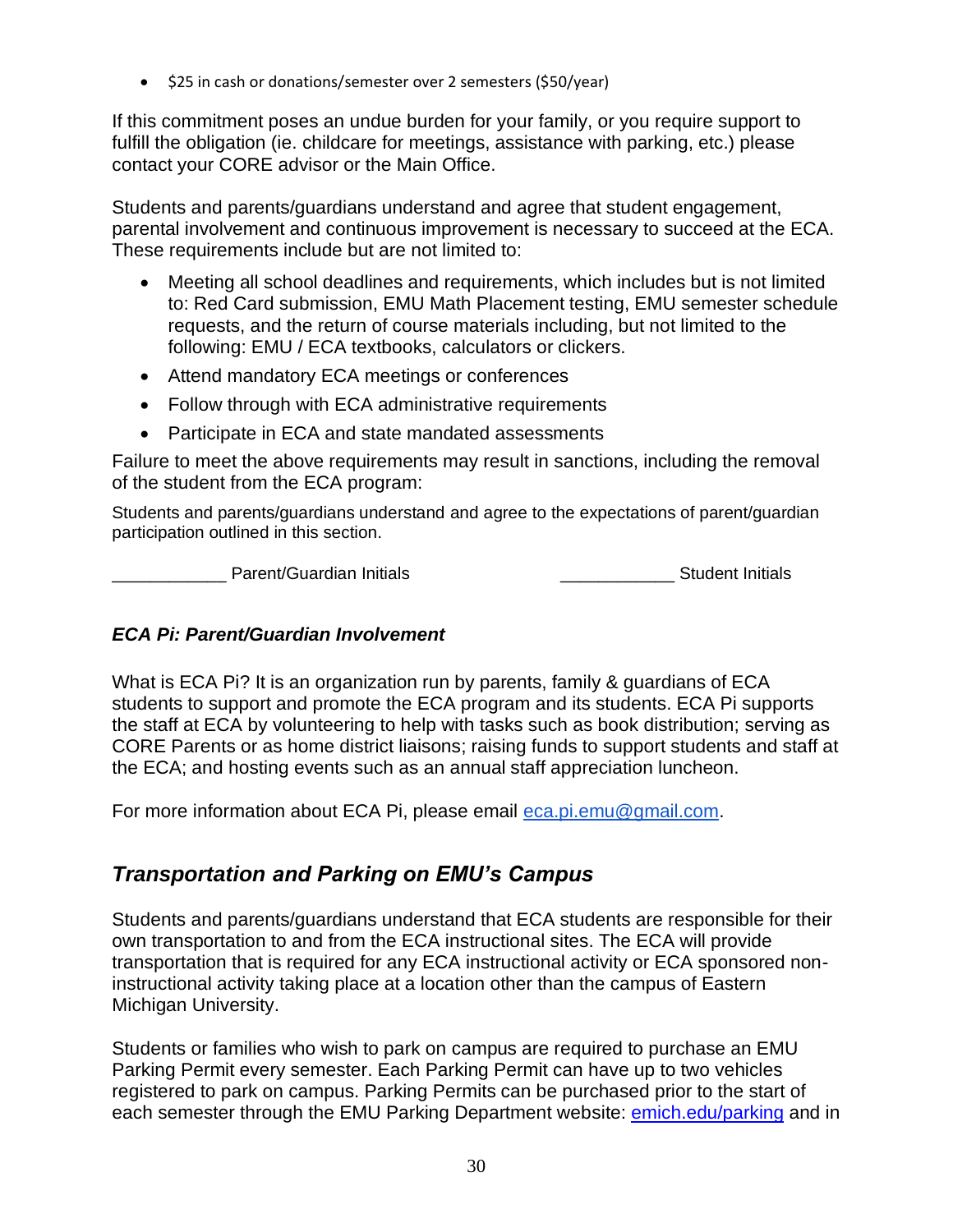person at the Parking Office located at 1200 Oakwood. Students are responsible for the cost associated with the Parking Permit.

Many families utilize carpools to get students to and from campus. The ECA Main Office compiles a list of families interested in carpooling during the summer months. If you would like to be on the list, please contact Mrs. Jackson: [jackson@earlycollegealliance.info.](mailto:jackson@earlycollegealliance.info)

Students and parents/guardians understand and agree to the responsibilities of families to provide for transportation and parking, as outlined in this section.

Lowell Parent/Guardian Initials **Container Student Initials Student Initials Container Student Initials** 

#### *Recreation Facilities*

The University charges \$50/semester for the use of the recreation facilities in the Rec/IM building. Students enrolled in EMU classes will be automatically billed via their student account, and it is the responsibility of the student to pay the \$50 on their account through their eBill account or complete an Opt-Out Form prior to the deadline set at the beginning of each semester. Deadlines for opting out of this fee will be announced well ahead of time via the weekly ECA News. The ECA program will pay the fee for students enrolled in ECA PE classes.

Students who are not enrolled in EMU classes will not be billed and will not have access to the Rec. However, they can still arrange and pay for access to the Rec/IM each semester. Contact the Rec/IM directly for information about "opting in" to get Rec access: 734-487-1338, and be sure to identify yourself as an ECA student.

Students must abide by not only the rules of the Rec/IM building, but also by the behavioral norms of the facility, which is provided for the well-being of EMU's adult students and faculty members. Students who do not conduct themselves in a highly mature manner (ie. those who are observed behaving in an inappropriate manner, who disrupt or disturb the other patrons of the facility, who are disrespectful to the other patrons or staff, or who otherwise call attention to themselves in a negative manner) will not be permitted to utilize the Rec facilities.

For more information about EMU's Rec/IM building, visit their website: [https://www.emich.edu/recim/index.php.](https://www.emich.edu/recim/index.php)

Students and parents/guardians understand and agree to the responsibilities of families to pay for Rec/IM access and maintain exceptional standards of conduct while using the Rec/IM facilities, as outlined in this section.

\_\_\_\_\_\_\_\_\_ Parent/Guardian Initials \_\_\_\_\_\_\_\_\_\_\_\_\_\_\_\_\_\_\_\_\_\_\_\_\_\_\_\_\_\_\_\_\_\_\_Student Initials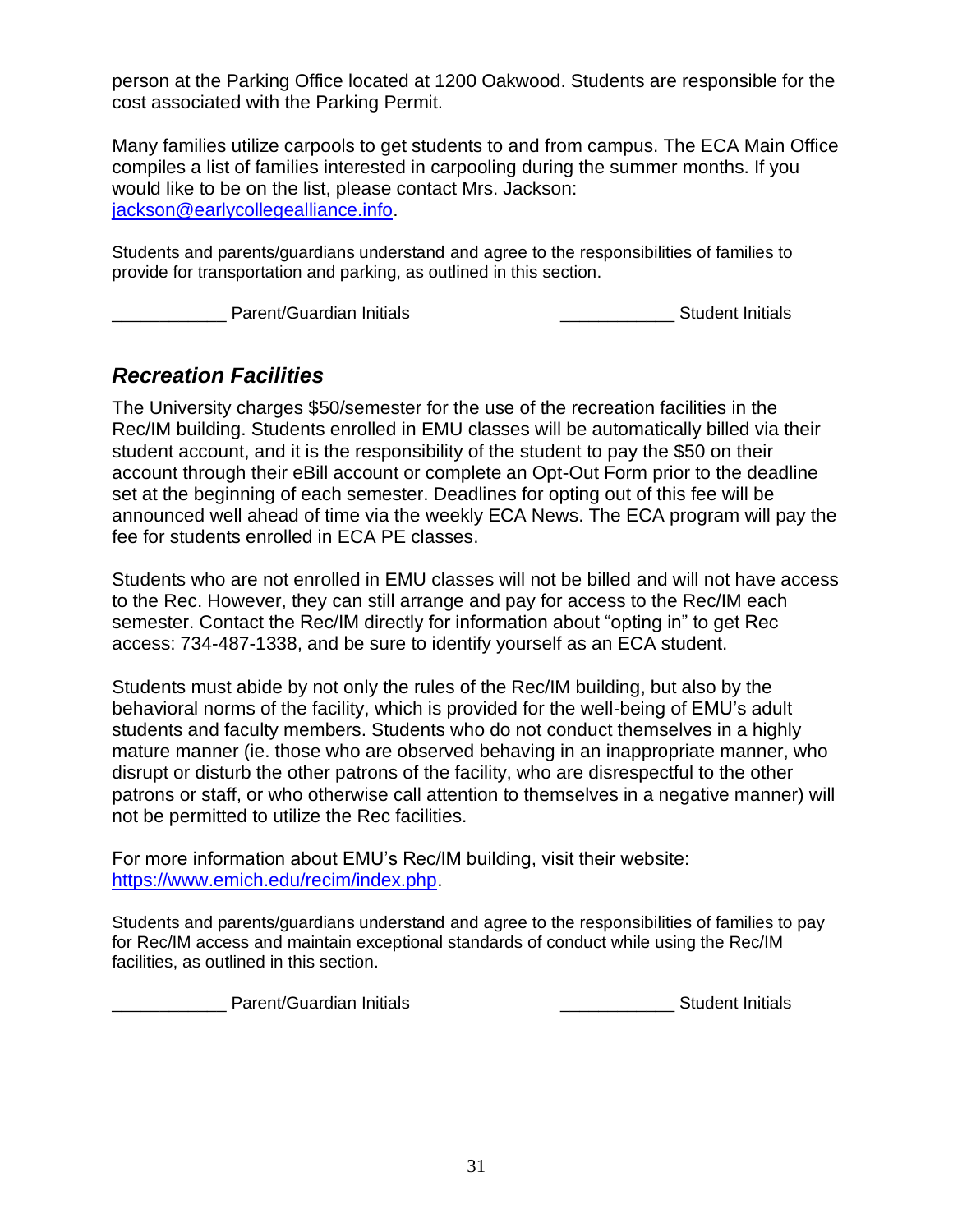# *EMU eBill*

Students are responsible to regularly check their eBill account for charges and financial obligations owed to the University; including but not limited to library fines, University Health Services charges, ID replacement charges, etc. Payments can be made in person with cash or check at the EMU Cashier's Office at 201 Pierce Hall. Credit/debit card payments are made through the eBill website which is accessible through your my.emich account.

Students and parents/guardians understand and agree to the responsibilities of families to regularly check the student's eBill and pay for financial obligations owed to the University, as outlined in this section. Students and parents/guardians understand that unmet financial obligations will result in late fees, holds on the student's record, referral to a collections agency, and other actions by the University.

\_\_\_\_\_\_\_\_\_\_\_\_\_\_\_ Parent/Guardian Initials \_\_\_\_\_\_\_\_\_\_\_\_\_\_\_\_\_\_\_\_\_\_\_\_\_\_\_\_\_\_\_\_\_Student Initials

# *IHA Primary Care Health Services @ EMU:*

IHA offers health care and emergency care services at 1065 N. Huron River Dr. Suite 100. Students and families are responsible for all costs associated with services received through IHA.

Students and parents/guardians understand that Health Services are available, and charges apply to students' accounts, as outlined in this section.

Parent/Guardian Initials **Exercise Student Initials** Student Initials

### *FERPA*

The Family Educational Rights and Privacy Act (FERPA) protects student privacy. EMU Faculty and staff are not permitted to discuss student information with anyone other than the student, regardless of the student's age. All ECA students complete the FERPA Release Form during the Intake Process which allows ECA Faculty and Staff to communicate with EMU Faculty and Staff allowing their communication with the student's family. Parents/Guardians cannot contact EMU faculty and staff directly. Contact your student's CORE Advisor or the main office with questions.

Students and parents/guardians understand and agree to the release of student information to the ECA staff, as outlined in this section.

Log Parent/Guardian Initials and the settlement of the Student Initials

### *District Commencement Ceremony*

Students who are considered to be in "Good Standing," as determined by the ECA administration and their ECA district of enrollment are eligible to participate in their district's commencement ceremony. The ECA's definition of Good Standing status is as follows: Overall term or cumulative GPA of 2.0 in EMU classes, NO conduct code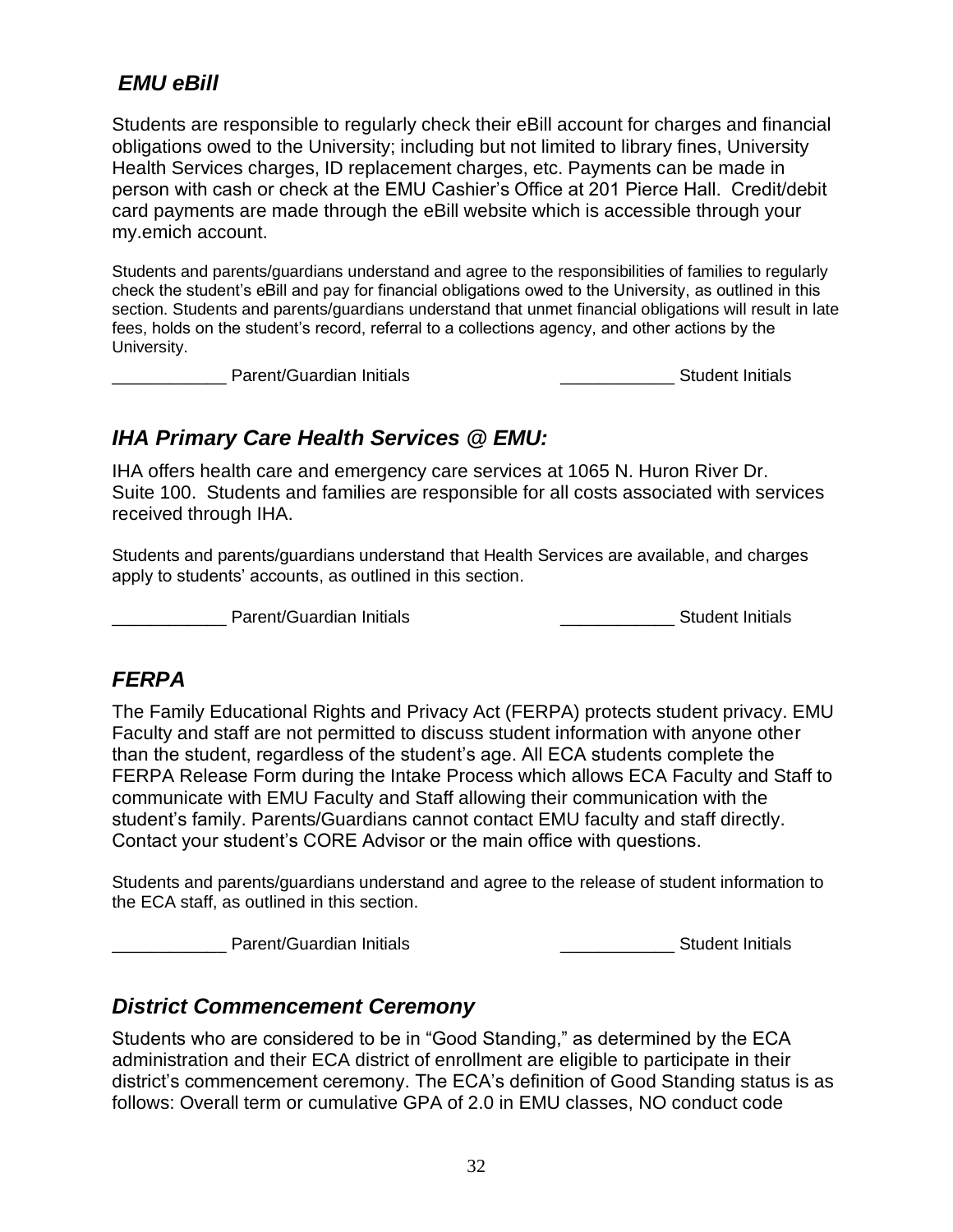violations, NOT on ECA Academic Oversight AND are expected to complete the ECA program in the school year following their Senior class commencement activities. Each ECA district reserves the right to allow their students enrolled in the ECA program to participate in the district's commencement ceremony based on individual district policy.

Students and families are responsible for obtaining information related to the commencement activities and requirements of their ECA district.

Students and parents/guardians understand the conditions under which students may be able to participate in their home district's graduation ceremonies, including that students and families are responsible for following through with any and all district requirements, deadlines, rehearsals, etc. as outlined in this section.

\_\_\_\_\_\_\_\_\_\_\_\_ Parent/Guardian Initials \_\_\_\_\_\_\_\_\_\_\_\_ Student Initials

# *Use of Recording Devices*

Audio or video recordings made in an academic setting can easily violate policies of academic integrity and the integrity of the learning community. Prior to the use of audio and/or video recording devices or any application that could serve this purpose on an electronic device, students and/or parents/guardians must obtain advanced permission of all parties they seek to record. Certain electronic recording or tracking apps are specifically disallowed without registration of the device and prior written consent from the ECA Administration. Recording any content in ECA or EMU classes is not allowed without permission from the instructor.

Students and parents/guardians understand the prohibition against audio/video recording without prior consent and approval, as outlined in this section.

\_\_\_\_\_\_\_\_\_\_\_\_\_\_ Parent/Guardian Initials \_\_\_\_\_\_\_\_\_\_\_\_\_\_\_\_\_\_\_\_\_\_\_\_\_\_\_\_\_\_\_\_\_Student Initials

# *Eastern Michigan University Credit Transfer*

Students and parents/guardians understand and agree that the ECA and EMU make no guarantees regarding the transferability of credits earned at the ECA @ EMU. Credit transfer and acceptance is at the discretion of the receiving institution and varies by individual, state and institution.

Students and parents/guardians understand that the transfer of credits between EMU and other post-secondary institutions is not under the control of the ECA program, and will vary by state, institution, and individual situation, as outlined in this section.

example are Parent/Guardian Initials and the set of the set of the Student Initials Parent/Guardian Initials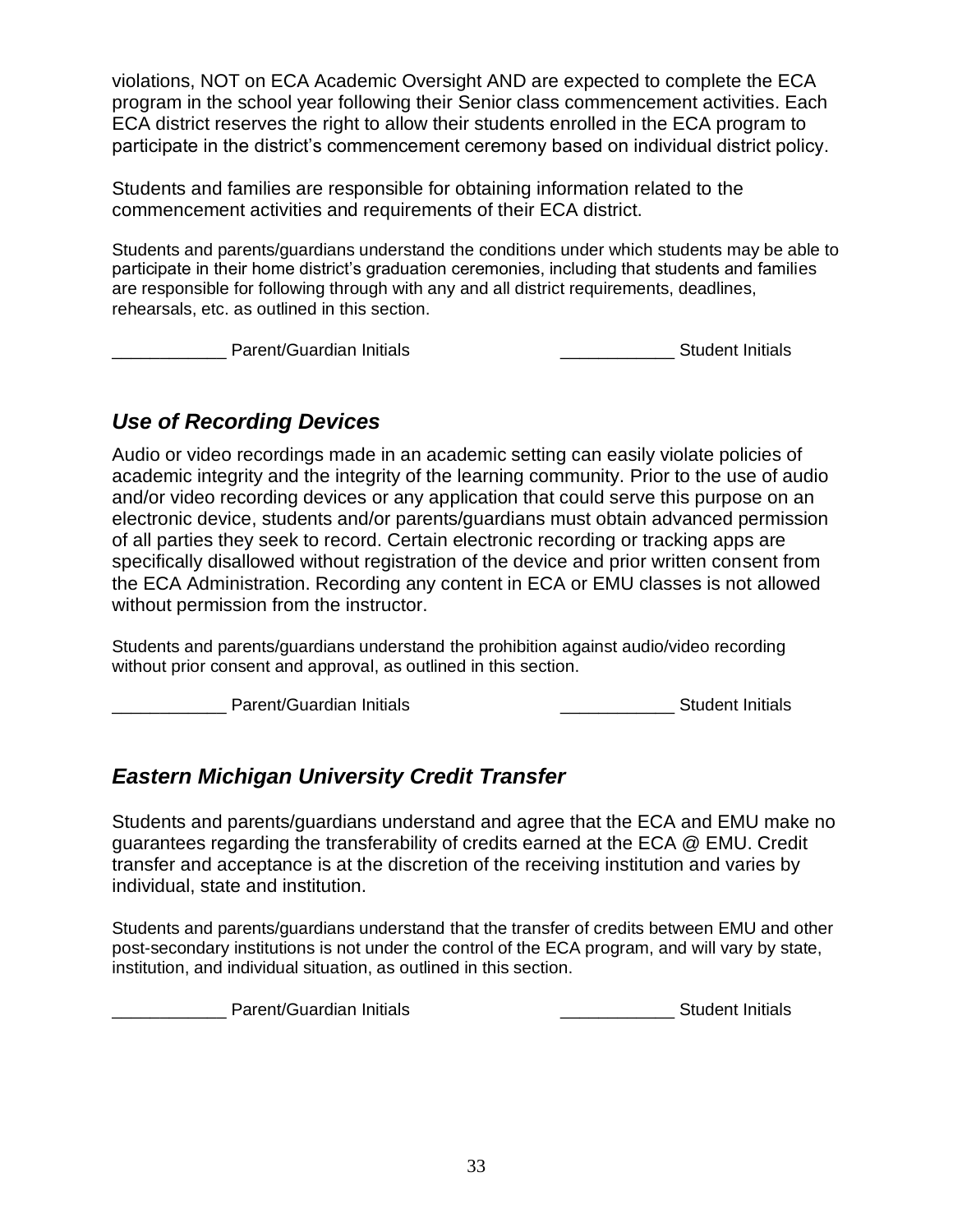# **Student Conduct Section**

# *Discipline Philosophy*

The ECA is committed to a climate of mutual respect among students, staff, families, and all other community members. The ECA team ensures an environment that nurtures an intense academic focus and a college-going mindset. The ECA promotes growth in skills, attitudes, and habits so that students develop a strong sense of individual worth and achievement. Students are expected to quickly adopt and display a level of maturity appropriate for the college setting, to assume responsibility for their own actions, and to work together with dignity and respect.

The ECA staff operates under the philosophy that all students want to be successful. Staff will seek to promote a positive and productive school culture, with a strong emphasis on "choice theory"—in which a student's behavioral choices may naturally lead to consequences both positive and negative. The disciplinary practices include allowing "natural consequences" to unfold based on a student's choices, as well as restorative practices.

ECA students operate under the policies of the ECA program itself, their home school district's policies, and the policies of Eastern Michigan University. Any violation of an ECA or EMU student code of conduct rule or policy may result in immediate removal from the ECA program—including enrollment in EMU courses. ECA officials do not govern the decisions of either EMU or the district; it is possible that a disciplinary violation that ECA would treat with more leniency would result in dismissal from the University, for example. Both the ECA's and EMU's Codes of Conduct govern student behavior *both on and off campus.* 

The ECA works closely with EMU's [Department of Public Safety](https://www.emich.edu/police/index.php) on matters involving suspected violations of state, federal, or local laws as well as violations of EMU's Code of Conduct. EMU's [Office of Student Conduct](https://www.emich.edu/studentconduct/) becomes involved with students involved in alleged violations of the [EMU Code of](https://www.emich.edu/policies/policy.php?id=124) Conduct. Again, the ECA does not control the decisions of EMU's officials; consequences at EMU often include a financial component. Failure to adhere to EMU's decisions in these matters can result in long-term consequences involving the student's post-secondary record.

Students who are removed from the ECA program due to violations of any of the governing policies will be reported to their ECA district and may be subject to disciplinary policies of their ECA district, including but not limited to suspension or expulsion.

Students and parents/guardians understand that the ECA will not tolerate any behavior by its students that is in violation of current state of Michigan student codes of conduct expectations. ECA's rules of conduct prohibit all students, regardless of age, from (1) smoking on campus, (2) possession or use of weapons (including knives of any size), (3) possession, use or sale of drugs, alcohol or any controlled substance, (4) any form of violence, verbal/physical harassment, or sexual misconduct involving any member of the ECA/EMU learning community, (5) inappropriate or immature behavior not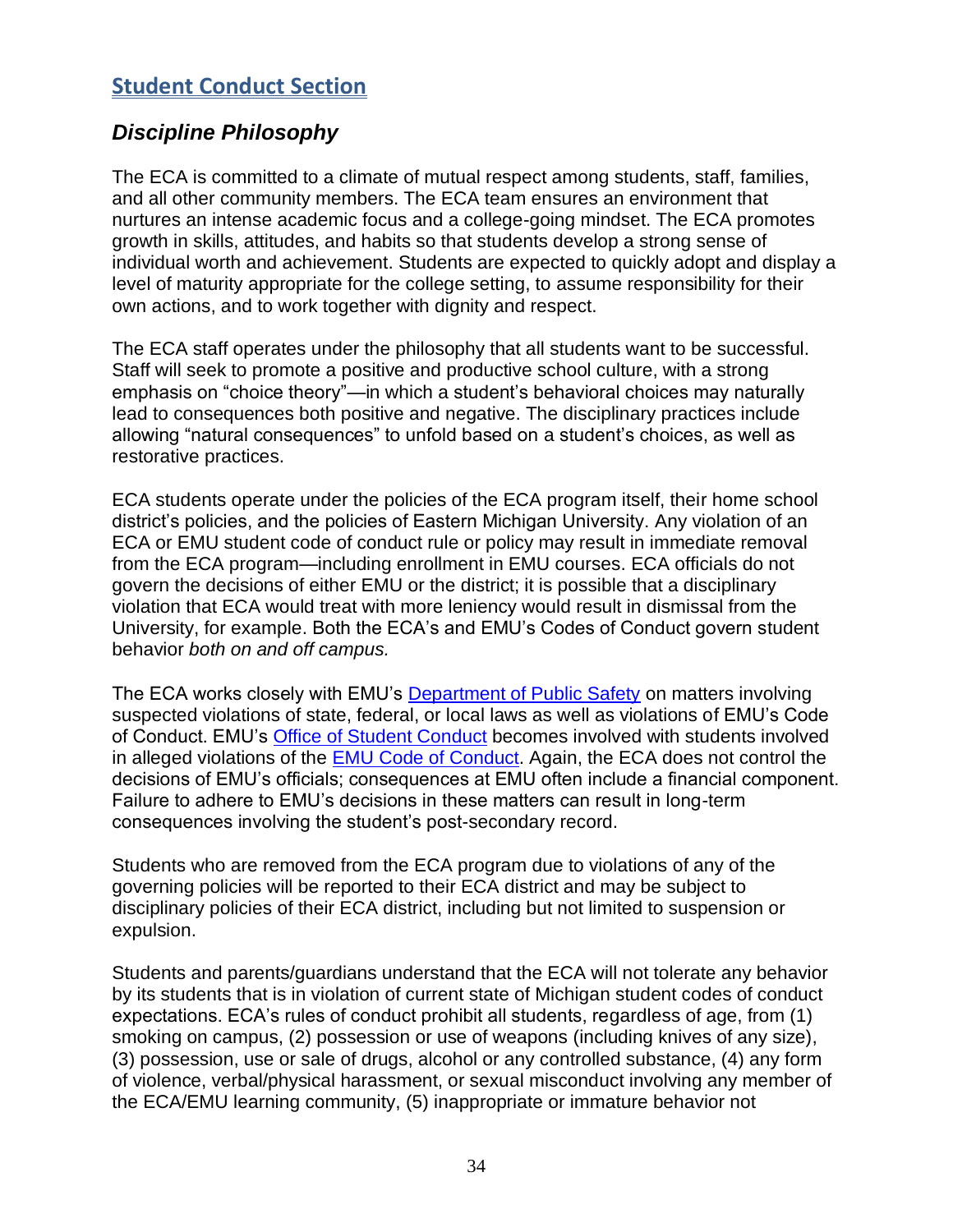consistent with what is expected of a college student, (6) any form of academic dishonesty as defined by either ECA or EMU, (7) any violation of a policy within the EMU Student Code of conduct, or (8) the violation of any other ECA or EMU policies not listed herein.

Bullying. It is the policy of the ECA and the Washtenaw Intermediate School District (WISD) to provide a safe educational environment for all students. Bullying is strictly prohibited. This includes any verbal, physical, written, or electronic communication likely to harm one or more students, interfere with educational opportunities, or have a detrimental effect on another student's physical or mental health. The ECA follows the [WISD's Board policy 5517.01.](http://www.neola.com/washtenawisd-mi/)

ECA believes that out-of-school removals should be rare. Before imposing a suspension that exceeds 10 school days, removal from the ECA program, or expulsion, ECA will consider all of the following factors: (1) the student's age, (2) the student's discipline history, (3) whether the student has a disability, (4) whether the misconduct threatened the safety of any other person, (5) the seriousness of the misconduct, (6) whether lesser interventions would be effective, and (7) whether restorative practices would be effective. A student will be suspended for more than 10 days or expelled only if those factors clearly establish that suspension or expulsion is warranted.

# *Action Levels\**

| <b>Action Level I:</b>                                                                                                                                                                                                                                                                                                                                                                                                                                                                     | <b>Action Level II:</b>                                                                                                                                                                                                                                                                                                                                                     |
|--------------------------------------------------------------------------------------------------------------------------------------------------------------------------------------------------------------------------------------------------------------------------------------------------------------------------------------------------------------------------------------------------------------------------------------------------------------------------------------------|-----------------------------------------------------------------------------------------------------------------------------------------------------------------------------------------------------------------------------------------------------------------------------------------------------------------------------------------------------------------------------|
| Conferences between student,<br>staff, and other associated<br>members of the community<br>Contract with student (behavior,<br>$\bullet$<br>attendance, and/or Oversight)<br>Conference and/or communication<br>parent/guardian<br>Referral to outside agency<br>Exclusion from field trips and/or<br>extracurricular activities<br>Restricted enrollment into college<br>coursework (ie. de-credentialing or<br>placement into a full ECA<br>schedule)<br>Other school-authorized actions | Any/all previous actions<br>$\bullet$<br>Loss of eligibility for extracurricular<br>activities<br>Loss of "Good Standing" status<br>$\bullet$<br>Forfeiture of available EMU credits<br>Removal from school (less than 10)<br>days)<br>Communication with district<br>principal or other staff<br><b>Communication with EMU</b><br>$\bullet$<br>Department of Public Safety |
| <b>Action Level III:</b>                                                                                                                                                                                                                                                                                                                                                                                                                                                                   | <b>Action Level IV:</b>                                                                                                                                                                                                                                                                                                                                                     |
| Any/all previous actions                                                                                                                                                                                                                                                                                                                                                                                                                                                                   | Any/all previous actions                                                                                                                                                                                                                                                                                                                                                    |
| Suspension<br>$\bullet$                                                                                                                                                                                                                                                                                                                                                                                                                                                                    | Removal from ECA program                                                                                                                                                                                                                                                                                                                                                    |
| Report made to police (EMU DPS)                                                                                                                                                                                                                                                                                                                                                                                                                                                            |                                                                                                                                                                                                                                                                                                                                                                             |
| Communication with EMU Office of                                                                                                                                                                                                                                                                                                                                                                                                                                                           |                                                                                                                                                                                                                                                                                                                                                                             |
| <b>Student Conduct</b>                                                                                                                                                                                                                                                                                                                                                                                                                                                                     |                                                                                                                                                                                                                                                                                                                                                                             |
| Recommend alternative<br>educational setting                                                                                                                                                                                                                                                                                                                                                                                                                                               |                                                                                                                                                                                                                                                                                                                                                                             |

\*May be amended by the ECA Administration as required.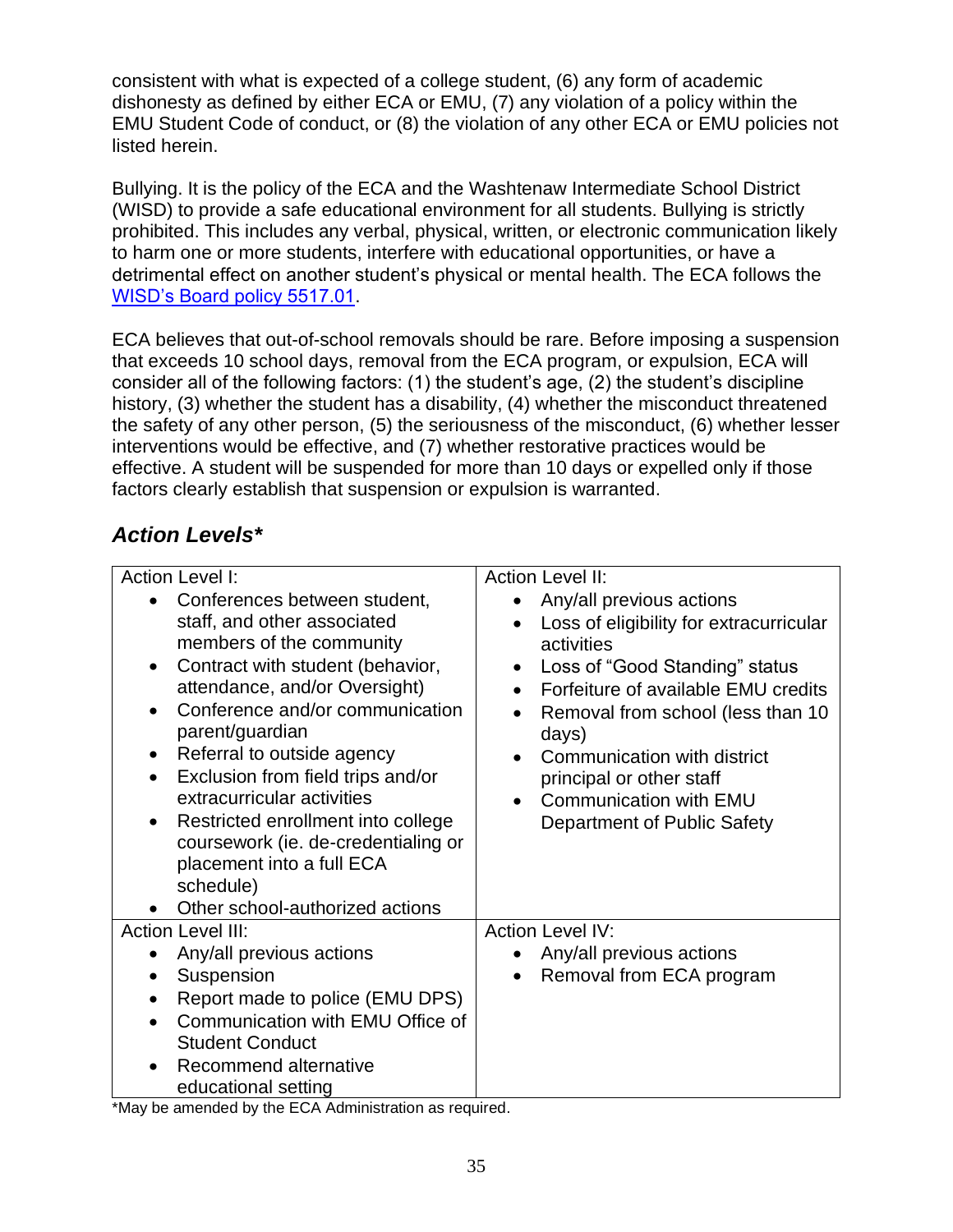This code of conduct applies to any student who is on EMU's campus, who is in attendance at school or at any school sponsored activity or whose conduct at any time or place has a direct and immediate effect on maintaining order and discipline in the schools or maintaining the safety and welfare of the students and staff. These consequences and sanctions are cumulative. Each succeeding action level may include the consequences or sanctions of the prior level. The administration reserves the right to exercise discretion in determining the action level based upon the student's age, previous violations, and the severity of the misconduct.

|  | <b>Code of Conduct &amp; Consequence**</b> |  |  |
|--|--------------------------------------------|--|--|
|  |                                            |  |  |

| <b>Attendance and Punctuality</b>                                                                                 |                   |
|-------------------------------------------------------------------------------------------------------------------|-------------------|
| A. Attendance                                                                                                     | $1 - 3$           |
| <b>B.</b> Loitering                                                                                               | $1 - 2$           |
| C. Trespassing/Off limits                                                                                         | $1 - 4$           |
| <b>Appropriate Learning Environment</b>                                                                           |                   |
| A. Insubordination/open defiance/willful disobedience                                                             | $1 - 2$           |
| B. Indecent/obscene language & gestures                                                                           | $1 - 2$           |
| C. Academic dishonesty (cheating/plagiarism)                                                                      | $\overline{1}$ -2 |
| D. Interference with school personnel                                                                             | $1 - 3$           |
| E. Inappropriate dress                                                                                            | $1 - 2$           |
| F. Forgery                                                                                                        | $1 - 2$           |
| G. Inappropriate displays/images                                                                                  | $1 - 2$           |
| H. Gambling                                                                                                       | $1 - 2$           |
| <b>Controlled Substances</b>                                                                                      |                   |
| A. Use and/or possession of tobacco products and/or smoking<br>paraphernalia                                      | $1 - 2$           |
| B. Use and/or possession of alcohol and/or illegal or unauthorized<br>medicines, inhalants, drugs, or narcotics   | $1 - 4$           |
| C. Sale or distribution of alcohol and/or any illegal or unauthorized<br>medicines, inhalants, drugs or narcotics | $1 - 4$           |
| <b>Technology</b>                                                                                                 |                   |
| A. Inappropriate use of password(s)                                                                               | $1 - 3$           |
| <b>B.</b> Unauthorized access to files                                                                            | $1 - 4$           |
| C. Inappropriate and/or illegal use of software                                                                   | $1 - 3$           |
| D. Unauthorized and inappropriate use of program technology                                                       | $1 - 4$           |
| E. Inappropriate use of the Internet (web) and email                                                              | $1 - 4$           |
| F. Unauthorized use of recording devices (audio or video)                                                         | $1 - 4$           |
| <b>Protection of Property</b>                                                                                     |                   |
| A. Arson                                                                                                          | $1 - 4$           |
| <b>B.</b> Theft                                                                                                   | $1 - 4$           |
| C. Possession of stolen property                                                                                  | $1 - 4$           |
| D. Deliberate misuse of property                                                                                  | $1 - 2$           |
| E. Vandalism/malicious destruction                                                                                | $1 - 4$           |
| F. False fire alarm                                                                                               | $1 - 4$           |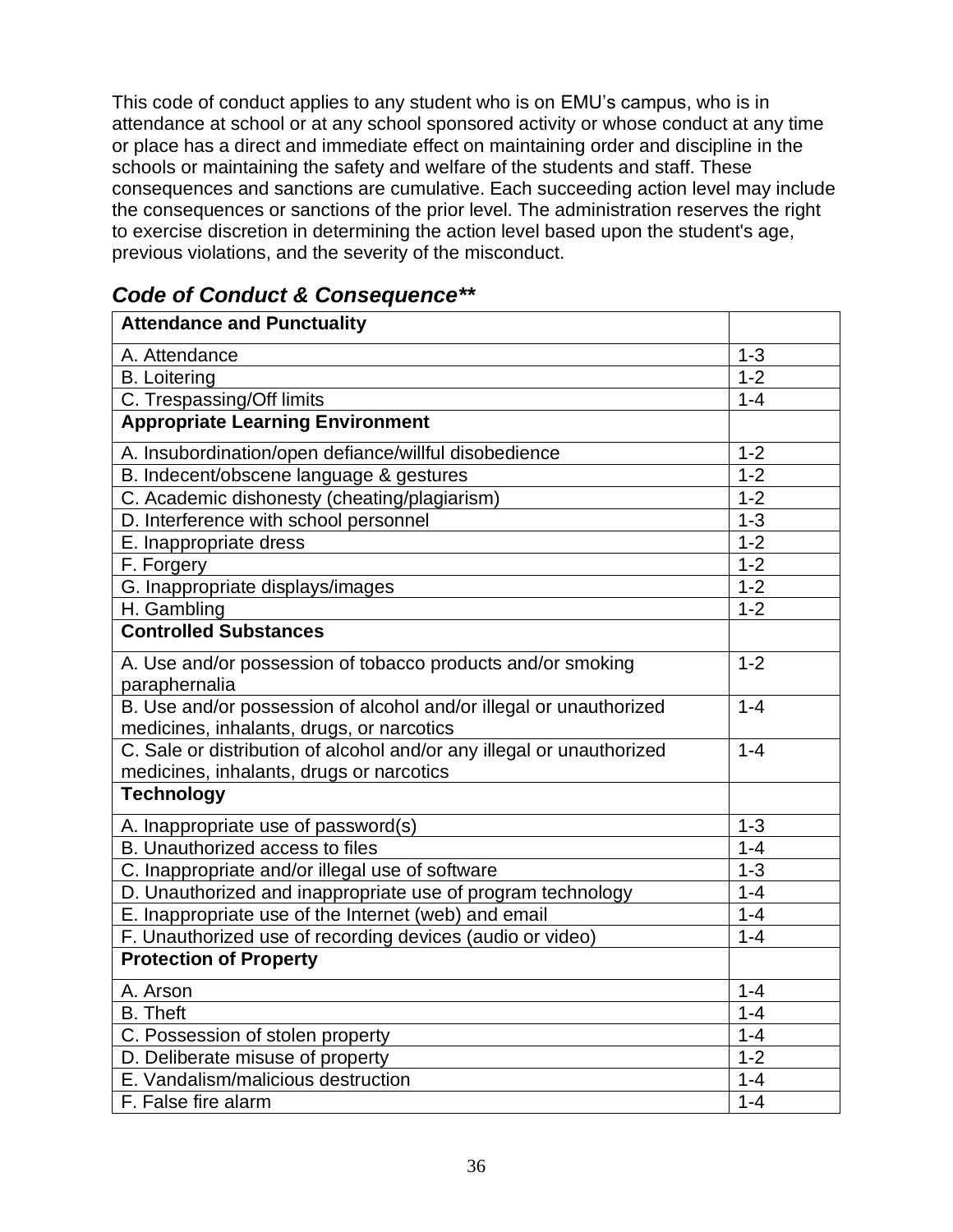| G. Burglary                                                  | $2 - 4$ |
|--------------------------------------------------------------|---------|
| <b>Protection of Physical Safety &amp; Mental Well-Being</b> |         |
| A. Verbal assault                                            | $1 - 4$ |
| B. Possession of dangerous weapons                           | $1 - 4$ |
| C. Possession of other weapons                               | $2 - 4$ |
| D. Possession or use of firecrackers or explosives           | $2 - 4$ |
| E. Threats with a weapon and/or dangerous instrument         | $1 - 4$ |
| F. Use of weapon                                             | $3 - 4$ |
| G. Threat or use of a legitimate tool as a weapon            | $1 - 4$ |
| H. Fighting                                                  | $1 - 4$ |
| I. Physical assault                                          | $2 - 4$ |
| J. Criminal sexual conduct                                   | $1 - 4$ |
| K. Consensual sexual misconduct                              | $1 - 4$ |
| L. Unwanted physical contact of a sexual nature              | $1 - 4$ |
| M. Extortion                                                 | $1 - 4$ |
| N. Bullying/Intimidation                                     | $1 - 4$ |
| O. Robbery                                                   | $3 - 4$ |
| P. Reckless vehicle use                                      | $1 - 4$ |
| Q. Bomb threat or similar threat                             | $1 - 4$ |
| R. Attempted arson/burning/arson                             | $1 - 4$ |
| S. Violation of harassment policy                            | $1 - 4$ |

\*\*May be amended by the ECA Administration as required.

Students and parents/guardians understand that any violation or alleged violation of existing state, federal and local laws will be under the jurisdiction of the Eastern Michigan University Department of Public Safety, and the ECA will cooperate fully with any investigation of any ECA student by the EMU Department of Public Safety and/or EMU's Office of Student Conduct.

Furthermore, ECA students who participate in curricular or extra-curricular activities of their ECA district are required to adhere to the code of conduct of their ECA district. Any violation of the student's ECA district code of conduct may result in the student being removed from the ECA program.

Students and parents/guardians and agree to the policies regarding student behavior and conduct, as outlined in this section.

Lowell Parent/Guardian Initials **Container and Container Parent/Guardian Initials Number** 2014